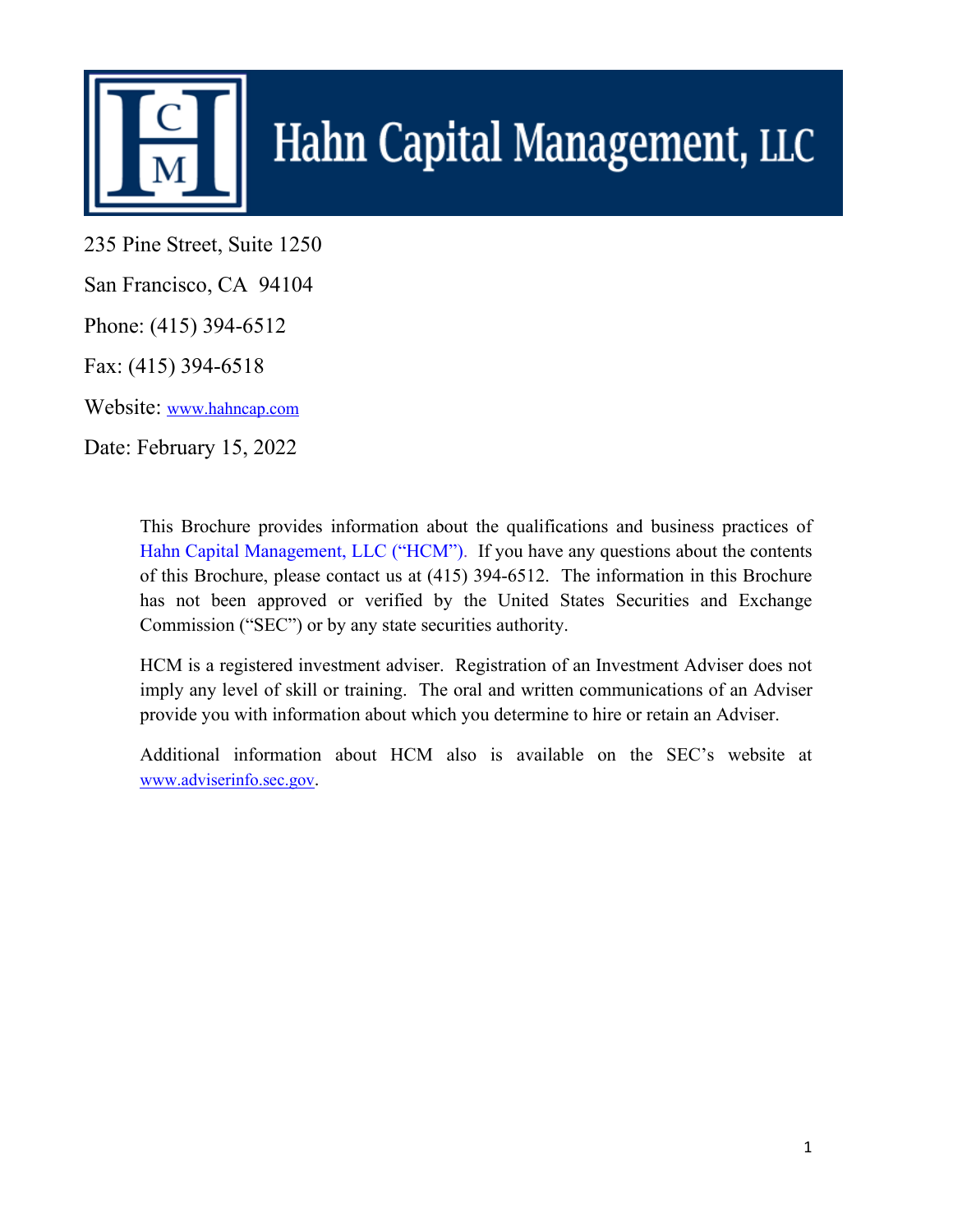# **Item 2 – Material Changes**

Currently, our Brochure may be requested by contacting Paul Javier, Director of Operations at (415) 394-6512 or pjavier@hahncap.com. Our Brochure is also available on our web site www.hahncap.com, also free of charge.

Additional information about HCM is also available via the SEC's web site [www.adviserinfo.sec.gov.](http://www.adviserinfo.sec.gov/) The SEC's web site also provides information about any persons affiliated with HCM who are registered, or are required to be registered, as investment adviser representatives of HCM.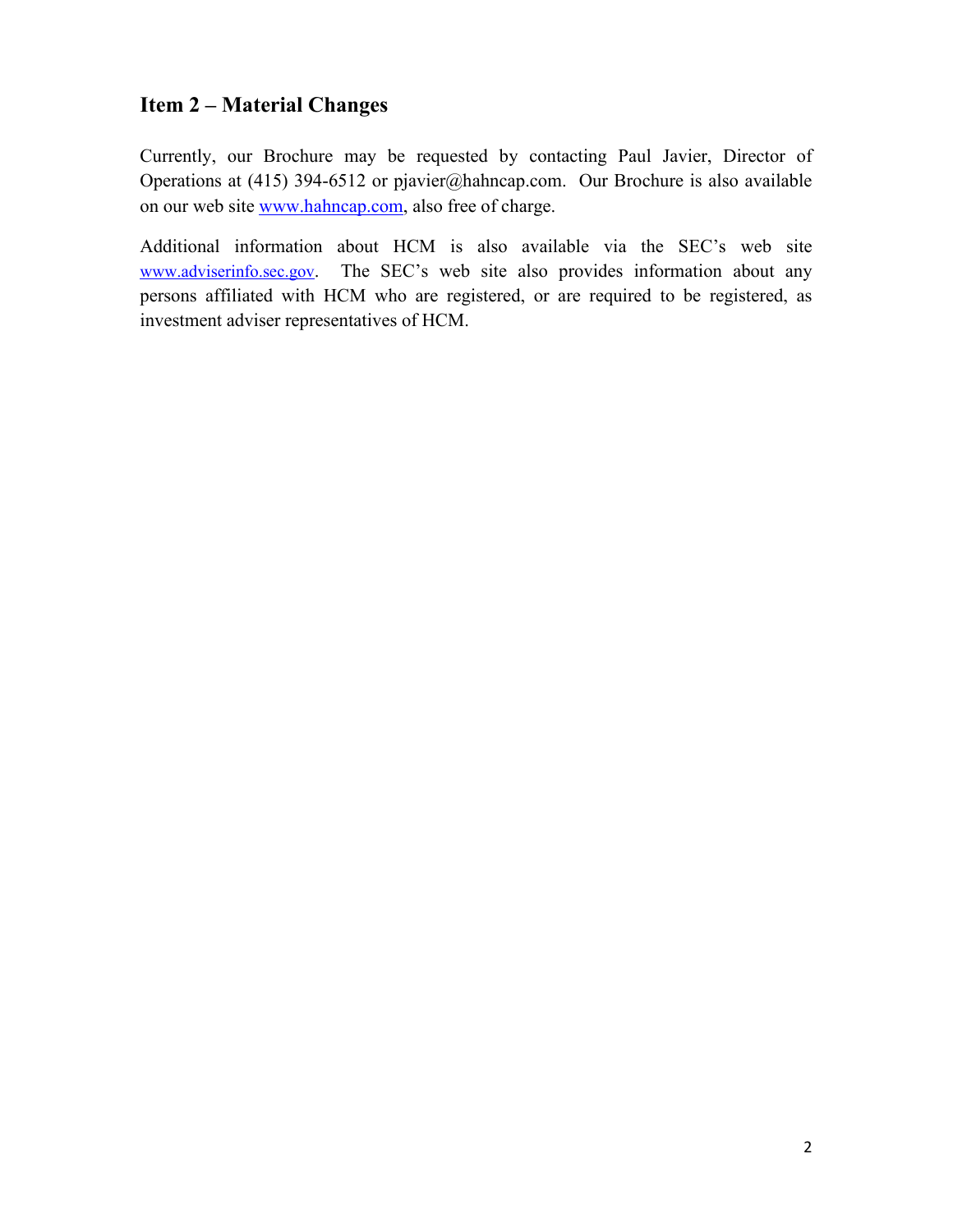| <b>Table of Contents ADV Part 2A</b>                                  |                         |
|-----------------------------------------------------------------------|-------------------------|
| <b>Item 1 - Cover Page</b>                                            | i.                      |
| <b>Item 2 – Material Changes</b>                                      | ii.                     |
| <b>Item 3-Table of Contents</b>                                       | iii.                    |
| <b>Item 4 – Advisory Business</b>                                     | $\overline{\mathbf{4}}$ |
| <b>Item 5 – Fees and Compensation</b>                                 | 5                       |
| Item 6 – Performance Based Fees and Side-by-Side Management           | 6                       |
| <b>Item <math>7 - Types</math> of Clients</b>                         | 6                       |
| Item 8 - Methods of Analysis, Investment Strategies and Risk and Loss | $\overline{7}$          |
| <b>Item 9 – Disciplinary Information</b>                              | 13                      |
| Item 10 – Other Financial Industry Activities and Affiliations        | 13                      |
| Item 11 – Code of Ethics                                              | 13                      |
| <b>Item 12 – Brokerage Practices</b>                                  | 17                      |
| <b>Item 13 - Review of Accounts</b>                                   | 20                      |
| Item 14 – Client Referrals and Other Compensation                     | 21                      |
| Item $15 -$ Custody                                                   | 21                      |
| <b>Item 16 – Investment Discretion</b>                                | 22                      |
| <b>Item 17 – Voting Client Securities</b>                             | 22                      |
| <b>Item 18 – Financial Information</b>                                | 23                      |
|                                                                       |                         |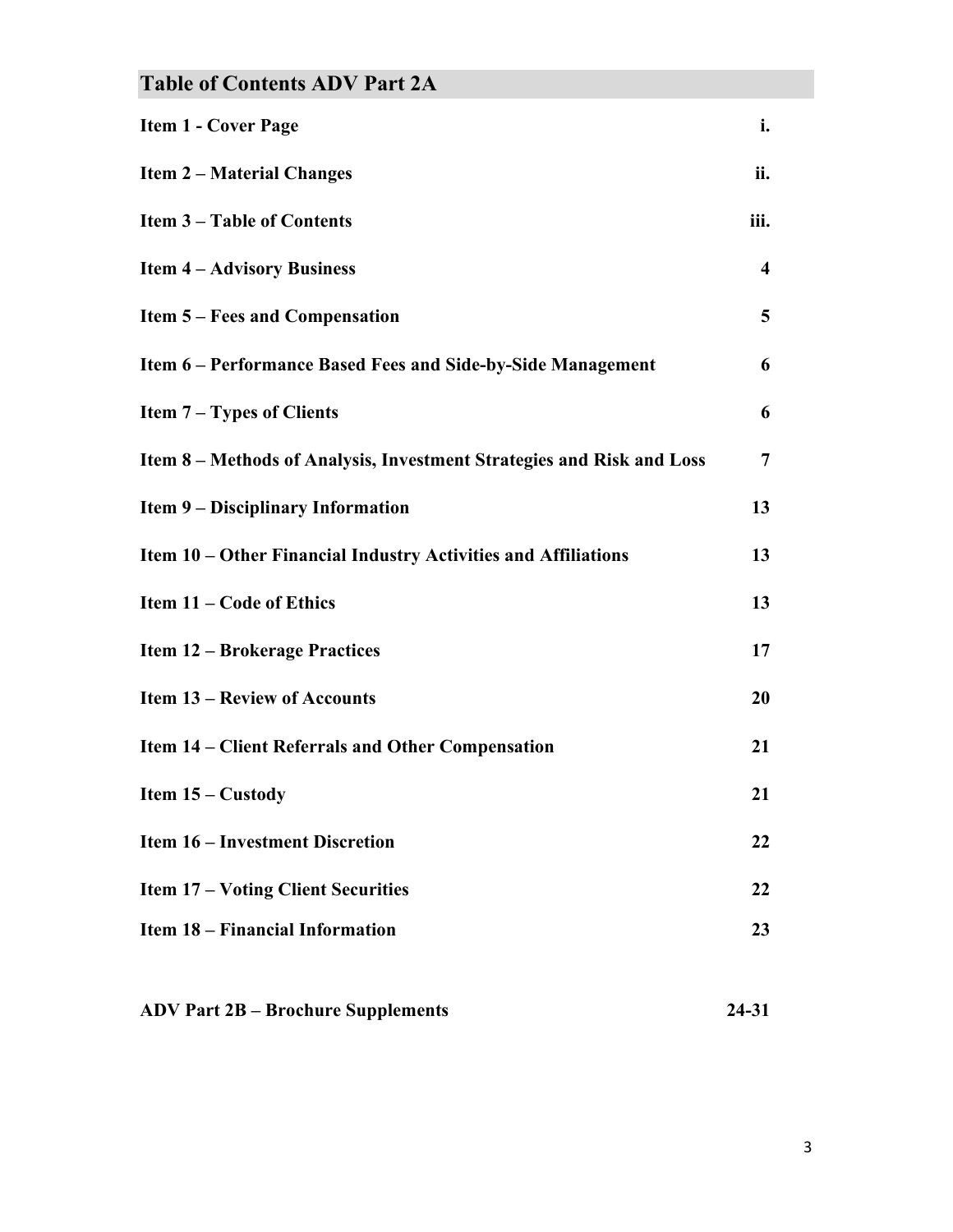## **Item 4 – Advisory Business**

Hahn Capital Management, LLC ("HCM") is an Investment Adviser registered with the U.S. Securities and Exchange Commission – **SEC File number 108-32487**. HCM was founded in 1988 by Elaine F. Hahn. In 2004, HCM was converted from a wholly-owned LLC to a Member-Managed LLC and simultaneously distributed equity to Paul O. Javier (Director of Operations) and John D. Schaeffer (Director of Research). Subsequently, Michael Whitfield, Senior Research Analyst was admitted as a member in January 2008. HCM's total firm assets under management of 033120, in millions \$952.34. Actively managed \$556.94 and Advisory-Only UMA/SMA \$395.40, per GIPS standards UMA/SMA assets are considered advisory only and should be noted when representing in total firm AUM.

Hahn Capital Management, LLC is 100% employee managed with three (3) Managing Members:

John D. Schaeffer – President and CIO Michael Whitfield – Director of Research and Co-Portfolio Manager Paul O. Javier – CCO and Director of Operations

HCM provides non-custodial full discretionary investment advisory services to its clients. In most cases, HCM requires a minimum equity account size of \$500,000. However, in some instances, HCM may agree to manage an account with a value less than \$500,000. HCM's management fees may vary according to type and size of account, as well as level of client service provided. If account circumstances or the services provided are different from the typical account, fees may be negotiated.

HCM provides continuing investment advice on Investment Types including Mid Cap Value Equity, Mid Cap Core Equity and Equity Value Strategies as determined by written agreement with client.

The Mid Cap Value Equity, Mid Cap Core Equity and Equity Value Strategies focus on companies with \$2B to \$50B market capitalization.

HCM also participates in certain SMA/UMA Programs and Platforms as a Model Provider of HCM's Mid Cap Value and Mid Cap Core Equity Strategies, in which HCM provides security holdings and percentage weightings, including cash, in the form of a Model Portfolio. HCM does not have any direct relationships with any of the clients/advisers participating in such Programs/Platforms, nor does HCM retain any trading discretion. HCM sends an updated Model Portfolio when changes are made to its portfolio holdings and weights, as determined by HCM's Investment Committee.

HCM provides the Model Portfolio to the Program/Platform and participants in the Program/Platform may choose to include all or part of HCM's Model Portfolio holdings and weightings in their investment strategy.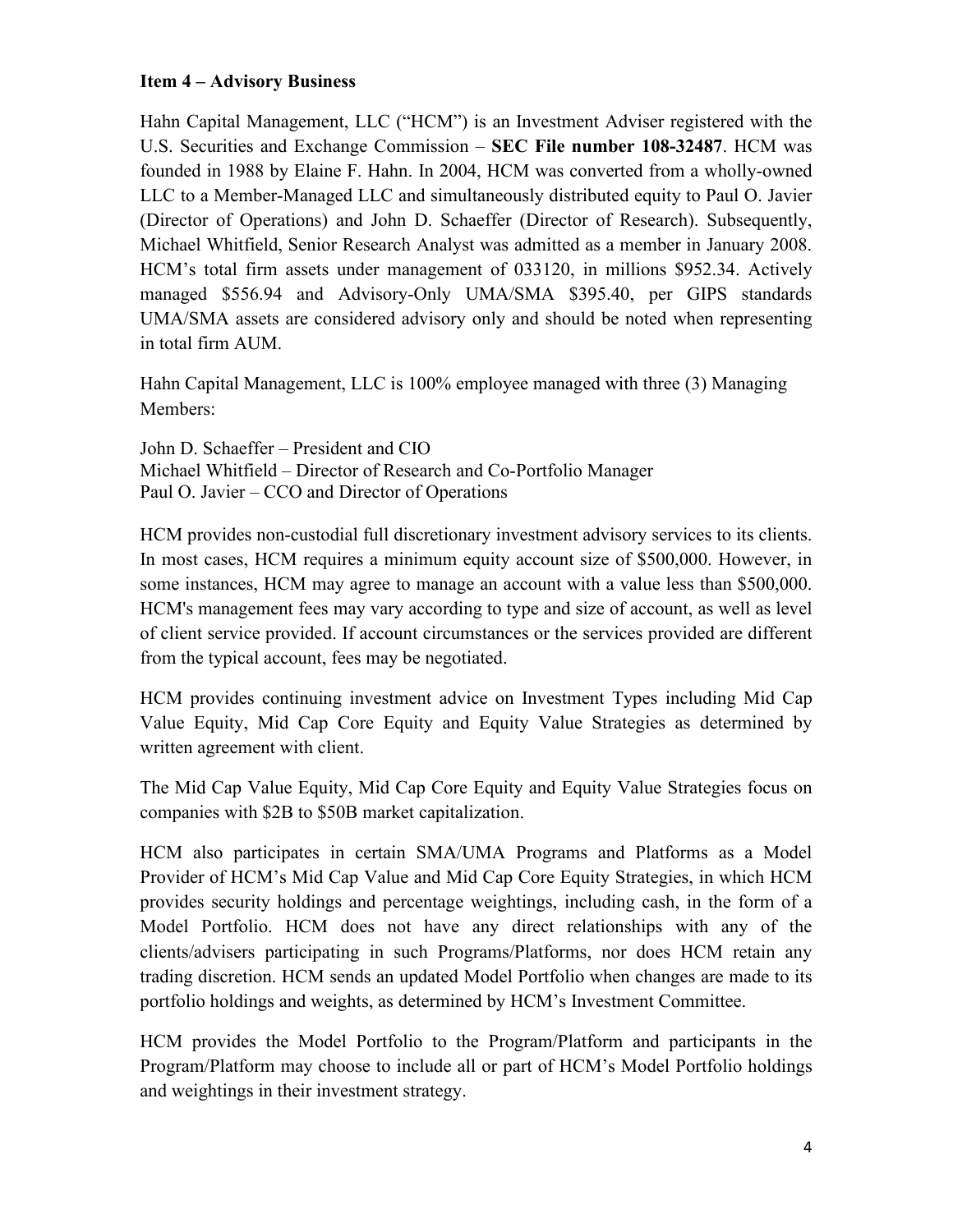HCM also acts as a sub-adviser to a Canadian Fund (U.S. Mid Cap Value) based in Ontario and is relying on the exemption from registration in Canada contained in Section 8.26.1 of the National Instrument 31-103 *Registration Requirement, Exemptions and Ongoing Registrants Obligation ("NI 31-103")* under Canadian securities laws. HCM also acts as a sub-adviser to one (1) U.S. Funds (Multi-Manager Mid Cap Value Fund).

All other Investment Types are only offered on a Client initiated basis. From time-totime, HCM will, based on Client request, provide investment advice on investment types not included in the Mid Cap Value Equity, Mid Cap Core or Equity Value strategies. HCM as a matter of policy will notify any such client: that HCM considers these types of investments to be outside of HCM's area of expertise; that these investment types will be **considered non-managed assets**; and, that HCM will not have discretionary authority for these investments.

## **Item 5 – Fees and Compensation**

The manner in which fees are charged by HCM is established in a client's written agreement with HCM. HCM will generally bill its fees on a quarterly basis. Clients may elect to be billed in advance or arrears each calendar quarter. Clients may also elect to be billed directly for fees or to authorize HCM to directly debit fees from client account(s). Management fees are prorated for each capital contribution and withdrawal made during the applicable calendar quarter.

Fees are generally paid quarterly in advance. However, if a new or existing Client deposits funds within 45 days following the beginning of a calendar quarter, HCM will bill a pro-rata management fee at the time the assets are deposited. If a new or existing Client deposits assets following the 45th day of the quarter, HCM will bill the client for the 45 remaining days in the quarter at the beginning of the following quarter.

Notwithstanding the foregoing, funds contributed 10 business days or less before quarterend will not be charged a fee for the quarter. If a new or existing Client withdraws funds within a calendar quarter, HCM will refund a pro-rata management fee for the remaining days in the calendar quarter so long as the funds are withdrawn more than 10 days before quarter-end. Any refund amount will be credited against the following quarter management fee. Funds withdrawn 10 business days or less before quarter-end will not be issued a refund. Accounts terminated 10 business days or less before quarter-end will not be issued a refund. Any earned, unpaid fees will be due and payable to HCM within 30 days after termination.

HCM's fees are exclusive of brokerage commissions, transaction fees, and other related costs and expenses which shall be incurred by the client. Clients may incur certain charges imposed by custodians, brokers, third party investment and other third parties such as fees charged by managers, custodial fees, deferred sales charges, odd-lot differentials, transfer taxes, wire transfer and electronic fund fees, and other fees and taxes on brokerage accounts and securities transactions.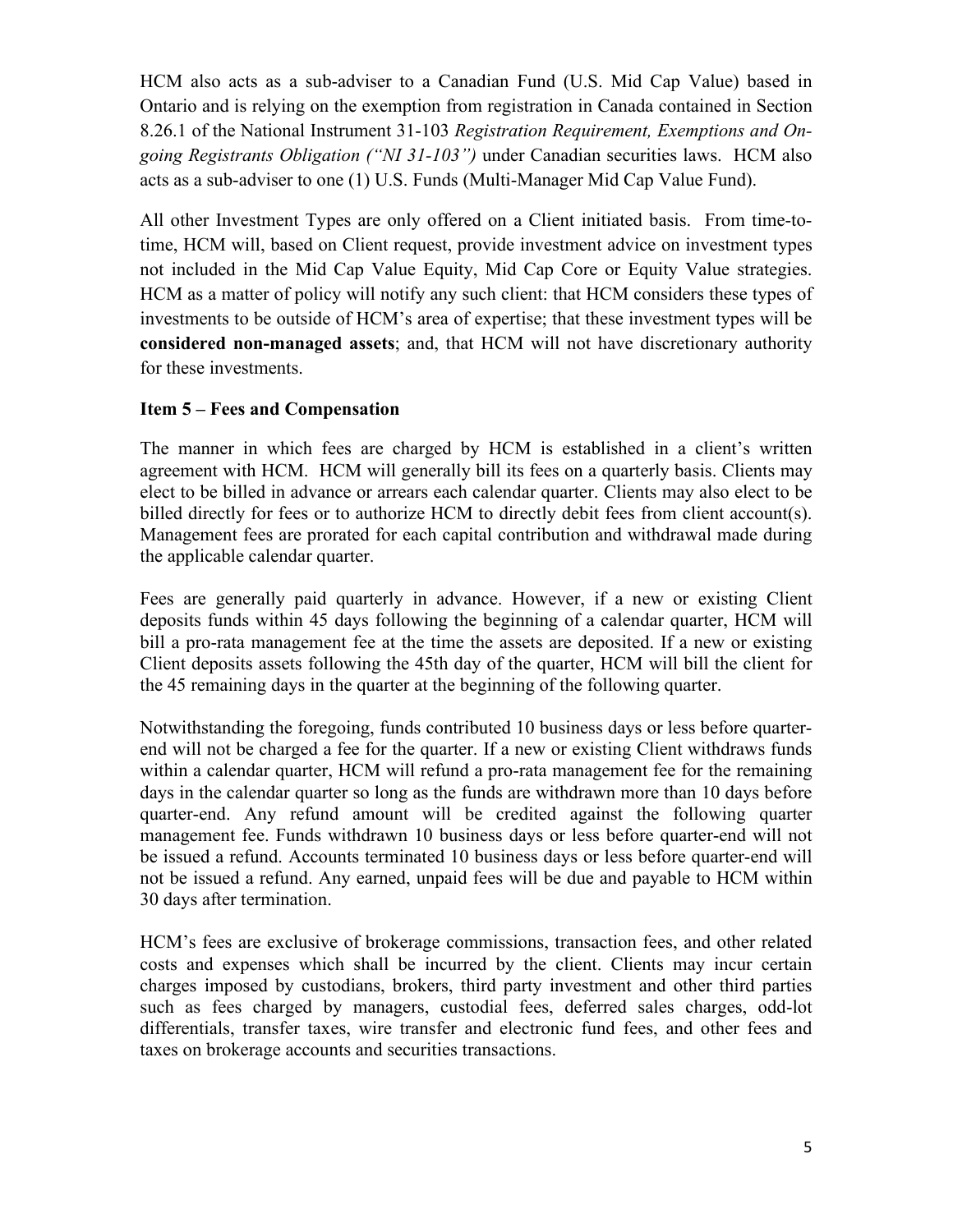Mutual funds and exchange traded funds also charge internal management fees, which are disclosed in a fund's prospectus.

Such charges, fees and commissions are exclusive of and in addition to HCM's fee, and HCM shall not receive any portion of these commissions, fees, and costs.

Item 12 further describes the factors that HCM considers in selecting or recommending broker-dealers for client transactions and determining the reasonableness of their compensation (e.g., commissions).

HCM's management fees may vary according to type and size of account, as well as level of client service provided. If account circumstances or the services provided are different from the typical account, fees may be negotiated.

The fee schedule that most often applies to HCM accounts is as follows:

| Mid Cap & Equity Value Strategy                                                                       | Fee Rate Per Annum |
|-------------------------------------------------------------------------------------------------------|--------------------|
| On the first \$5,000,000 in market value of assets managed                                            | 1.00%              |
| When the total market value of assets managed exceeds \$5,000,000<br>but is less than $$10,000,000$   | 0.75%              |
| When the total market value of assets managed exceeds \$10,000,000,<br>but is less than $$15,000,000$ | 0.60%              |
| When the total market value of assets managed exceeds \$15,000,000                                    | Negotiated         |

HCM Model Provider fees are generally negotiated with SMA/UMA Program/Platform sponsors, and also with certain Institutional clients, based on level of services provided by HCM.

## **Item 6 – Performance-Based and Side-by-Side Management**

HCM does not charge any performance-based fees (fees based on a share of capital gains or capital appreciation of the assets).

## **Item 7 – Types of Clients**

HCM provides non-custodial full discretionary investment advisory services to; individuals, high net worth individuals, family offices, corporate and public pension and profit-sharing plans, Taft-Hartley plans, charitable institutions, foundations, endowments, municipalities, trust programs, and U.S. and non-U.S. registered fund(s).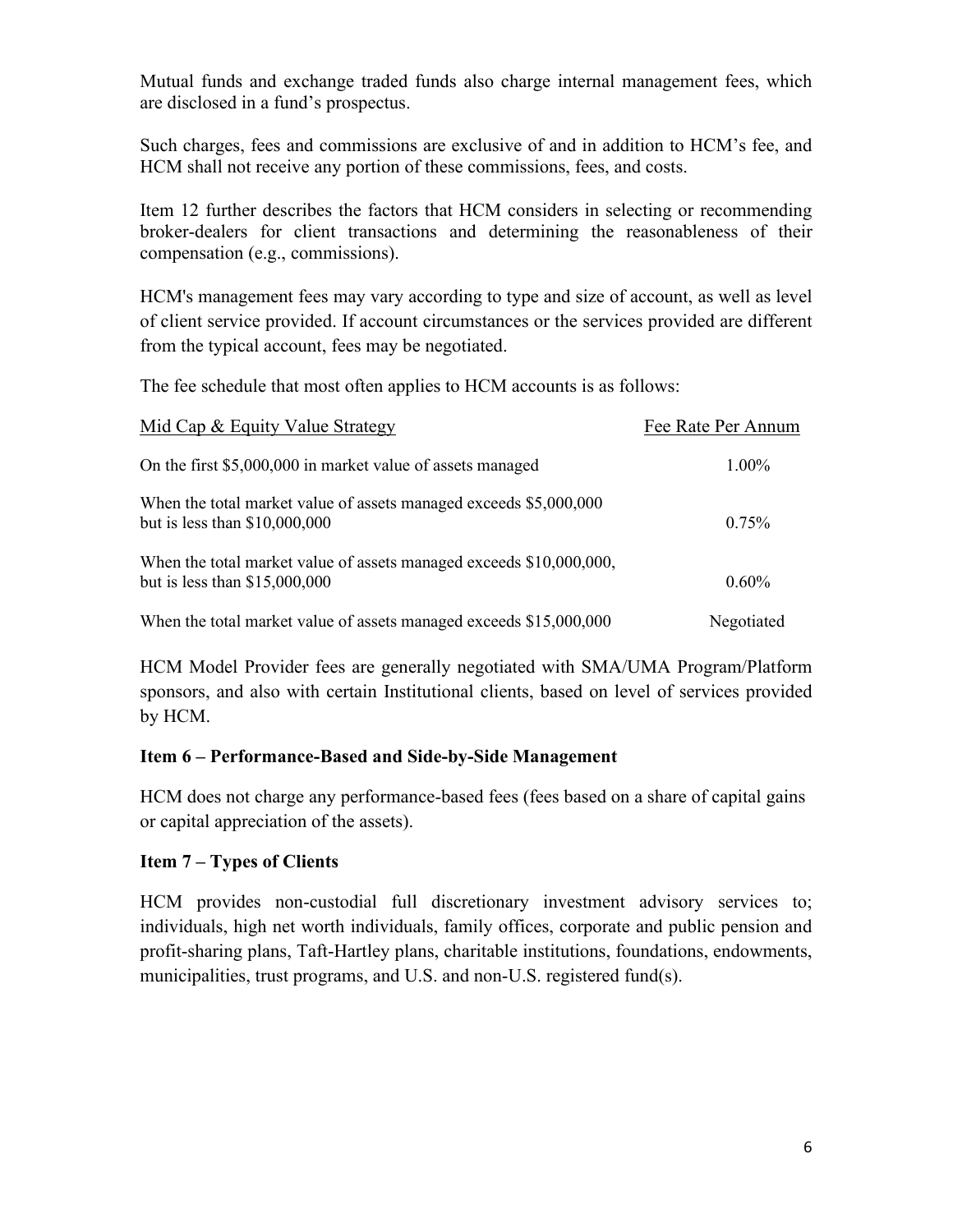## **Item 8 – Methods of Analysis, Investment Strategies and Risk and Loss**

All of HCM's strategies are managed by HCM's Investment Committee which consists of John D. Schaeffer – President and CIO; Michael A. Whitfield, CFA – Director of Research and Co-Portfolio Manager; Alan Chung, CFA – Senior Research Analyst; Helen Chen, CFA – Senior Research Analyst; Patrick Tinucci, CFA – Research Analyst and Jordan Herley – Research Analyst.

The basic investment philosophy and strategy have been in existence since the founding of the firm in 1988. The process has also been in place since the founding of the firm, though minor enhancements have been added periodically over the years in order to help HCM better assess and measure risk and utilize technology.

## **Mid Cap Value, Mid Cap Core and Equity Value Strategies:**

The foundation of HCM's investment selection process is bottom-up, fundamentallydriven security selection.

Our approach combines our original quantitative research with our fundamental judgment. We place significant emphasis on due diligence to assess the risk potential of each investment candidate before assessing its return potential.

The discovery of value within specific securities, rather than market sectors, drives the construction of the portfolio. Our in-depth research process results in a concentrated portfolio of companies—about 30-35 companies on average. A more limited portfolio of investments gives us the ability to understand our companies in great depth. The following characteristics constitute HCM's definition of quality and represent an important hurdle for each of our prospective ideas to pass.

We are looking for companies that possess the following characteristics:

1. A business franchise with quality products, services or solutions.

2. A strong management team that is shareholder friendly; that skillfully deploys its cash flow and that manages the business for the long-term.

3. A strong balance sheet that is managed for varying economic conditions and supports the growth goals of the business.

4. A business model which, if executed properly, can sustain a competitive advantage or a high barrier to entry over a long-term time horizon.

The specific process of security selection is broken down into 5 distinct phases: Discovery, Due Diligence, Quantitative & Qualitative Analysis, Decision & Review.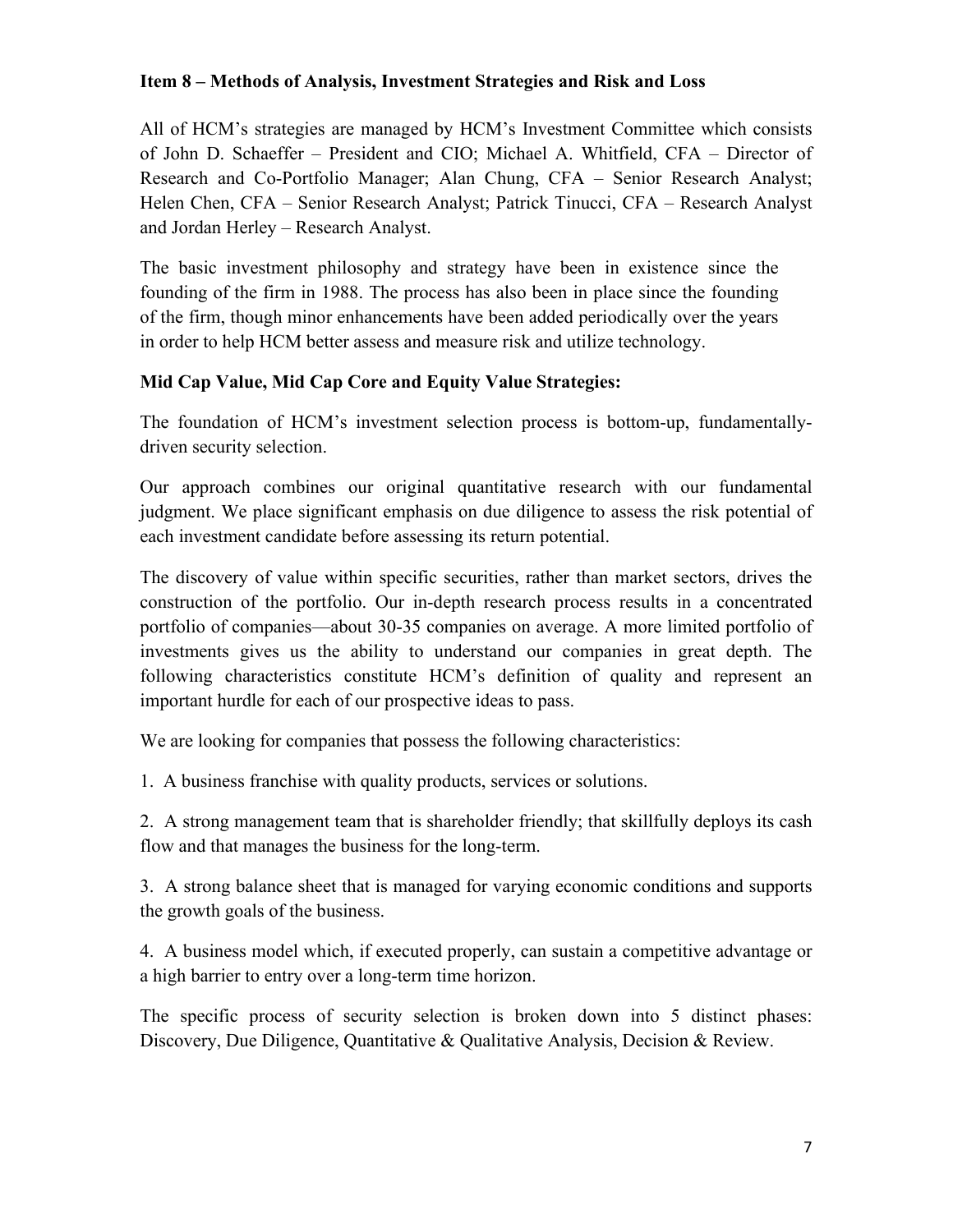## **The Discovery Phase**

From our stock selection universe, we attempt to identify industries and/or companies where there is positive fundamental change taking place, and where this change is not yet recognized in the broader investment community. We use various sources of market intelligence during this discovery phase including management interviews, industry contacts, other independent research sources, trade publications and other media sources. We also use the Thomson IKON and Bloomberg database to identify business sectors and individual companies that are attractively valued according to our sector-specific screening criteria.

At the industry level, we focus on industries in transition, out-of-favor, or out-of-cycle sectors where we can identify an inflection point leading to improving supply/demand and pricing fundamentals or to consolidation within the industry.

At the company level, we look for changes that will lead to improving and more sustainable profitability, such as a change in the management, a restructuring of the business, or new proprietary product(s) or service(s).

While change is the requisite element to identifying a potential investment candidate, there must also be a Value Creator.

The Value Creator is the facilitator of change that transforms the company or industry into a more profitable entity. Examples of industry value creators include 1) new legislation or regulations, 2) technological innovation, or 3) an improving supply/demand structure. Examples of company-specific value creators include 1) an accretive acquisition, 2) the sale of an underperforming business, or 3) a new product introduction.

A stock being considered for inclusion in the portfolio is presented by an analyst/manager at a meeting of the investment committee. The analyst must make a preliminary assessment of the suitability of the company from both a quantitative and qualitative perspective. If this initial hurdle is passed, it is decided by majority vote whether to proceed with a more in-depth study of the company. Approximately two-to-three companies are being evaluated simultaneously, while another 10-20 comprise our 'watch list'.

The underlying rationale behind the search for value creators is to avoid value traps, which we define as undervalued businesses with no path toward recognition of this value.

The four primary sources for the vast majority of our ideas are as follows.

1. Proprietary Screens – We maintain a special database for our proprietary screens, which are based on the search for statistical cheapness as well as proprietary factors that may indicate the presence of value creators.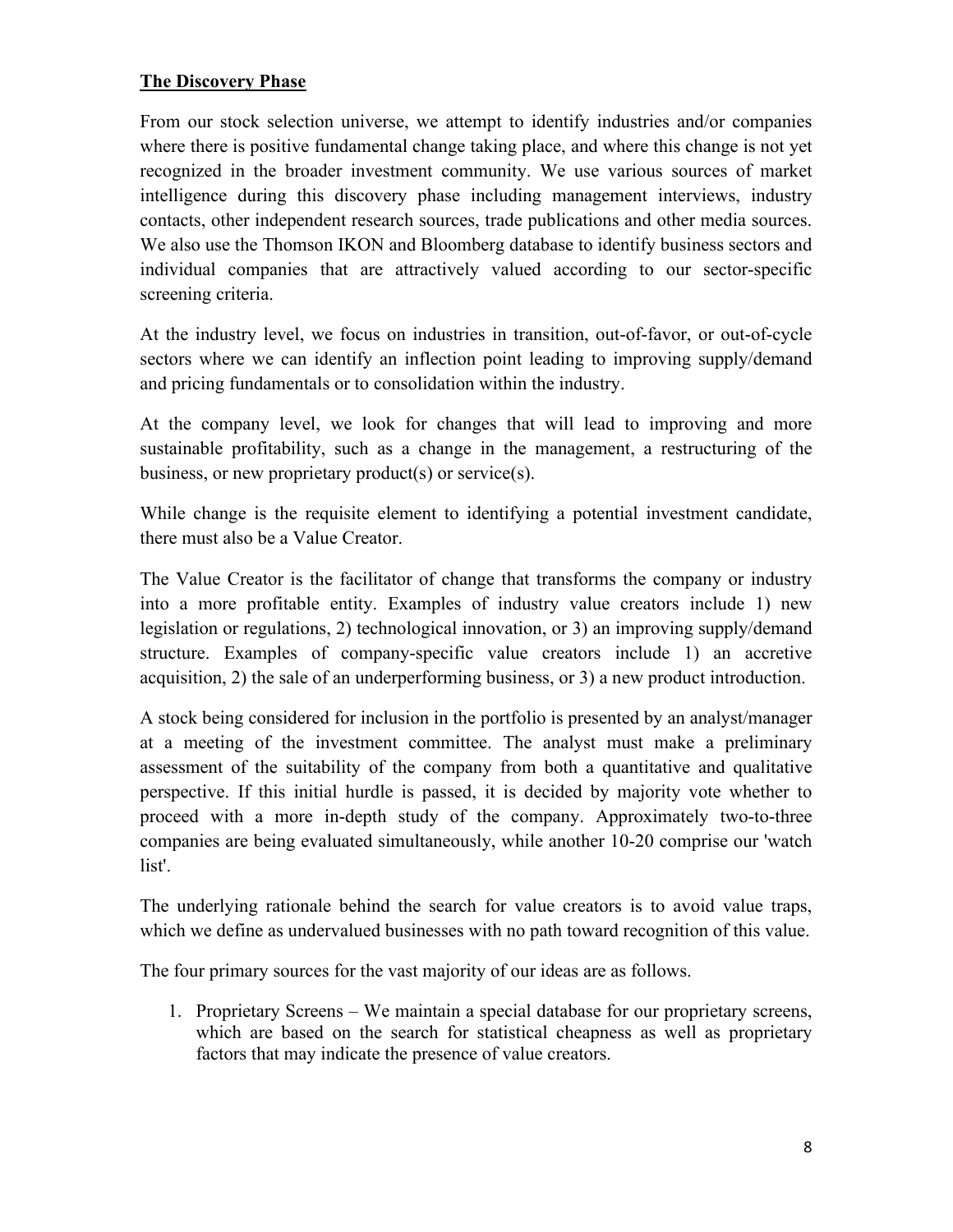- 2. Networked Idea Flow Our firm shares information, potential investment ideas and other firm resources with other investment firms with whom HCM has a shared or similar investment philosophy or strategy.
- 3. Adjacencies to our existing portfolio or knowledge base The depth and quality of our company specific research often results in value added idea generation in companies that are suppliers, customers or competitors of the subject of our research efforts that are subsequently leveraged into potential investment ideas.
- 4. Grassroots Investment Research In the course of our day to day research activities we frequently identify secular trends or opportunities and commission an in-house research project to specify and identify the parameters and best method of leveraging the associated investment opportunities.

Assuming that we have identified an investment opportunity that meets our initial criteria around quality, the existence of potential value creator(s) and a discernible discount to prospective intrinsic value, that idea is then moved forward through our due diligence process.

## **The Due Diligence Phase**

Each stock that is added to our portfolio must pass a rigorous due diligence process. Only after this due diligence process is concluded is a company then moved through our complete quantitative and qualitative analysis.

After having identified a specific company believed to have the potential for value creation for our client portfolios, we analyze the company in three broad areas to make certain that it is suitable from a risk perspective before potential returns are analyzed.

These three areas are:

1. Management Characteristics, which we broadly define, as a measure of how investor friendly a given management team is using various criteria including but not limited to: accessibility, earnings guidance policies (goals & strategy), conference and trade show visibility, and history of communication.

2. Stock Characteristics, which we define as liquidity, insider trading policies, trends and, composition of shareholder base and other factors which generally may increase potential volatility risk.

3. Balance Sheet Issues, which we broadly define as any liability which may not run through the income statement but otherwise affects the value of the company, i.e. pensions, post retirement healthcare obligations, options, synthetic leases, operating leases, special purpose vehicles, etc.

Assuming an investment idea has successfully passed through both our idea generation and due diligence phases, it then moves into the quantitative and qualitative analysis phase, which are actually two distinct processes that take place concurrently.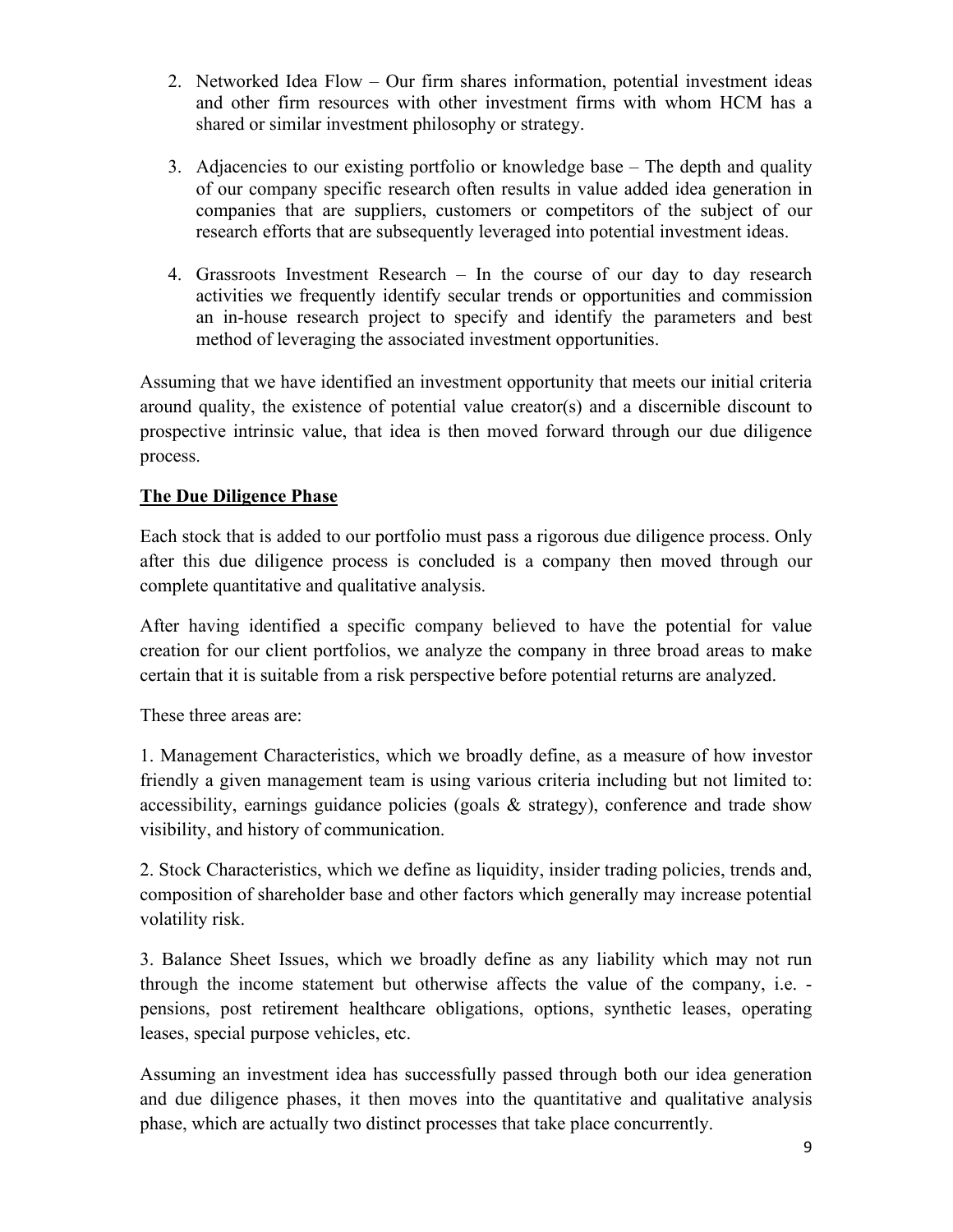## **The Quantitative & Qualitative Analysis Phase**

Upon successfully completing the due diligence process, the company is then analyzed in greater depth on both a quantitative and qualitative basis. It is at this point in the analysis process that the individual investment idea transitions from being the sole responsibility of the analyst who produced the idea, to the research team who then works together to complete the analysis. The investment professionals in the investment committee manage portfolios as a team effort.

The distinguishing feature of our quantitative process is that we fit the valuation model to the company, not the company to the model. In other words, it is not a one-size-fits-all approach. We apply the most appropriate quantitative valuation methodology (e.g. cash flow, enterprise value, sum-of-the-parts) to value the business. Often, this enables us to uncover 'hidden values' or assets that are discounted within the broader enterprise.

In addition, our valuation process is focused on finding companies or assets that we believe are worth more if acquired by another business owner.

An important aspect of our quantitative analysis process is the conservatism that we build into the process with respect to valuation assumptions.

The qualitative aspect of our analysis focuses on business issues and includes analysis of management, products & markets, competition, vendors and customers, infrastructure, expense structure, compensation and any other relevant business specific issues. In particular, we try to establish the existence of competitive advantage in the company's enterprise, establish the source of that competitive advantage and finally the expected period of sustainability for that competitive advantage. In executing on this analysis we analyze the company's unit economics, its relationships with its competitors, customers, suppliers and shareholders and generally evaluate the quality of execution from various layers of management. Our qualitative evaluation must establish that the company is likely to achieve our appraisal of its intrinsic value.

## **The Decision Phase**

If the investment committee determines that the investment should be recommended for purchase, the analyst who originated the idea presents a full report to the Investment Committee, which includes both the Quantitative and Qualitative analysis. The decision to buy or sell a stock is made by committee vote. Though it is rarely employed, the CIO, reserves the right to veto the purchase of any potential portfolio holding, or to decide to sell a security in the portfolio.

# **The On-going Review Phase**

Once a stock has been purchased, the process requires that we review the position on a regular basis. This involves continued discussions with management, analysts, customers and other constituents, tracking the emergence of the expected Value Creator(s), and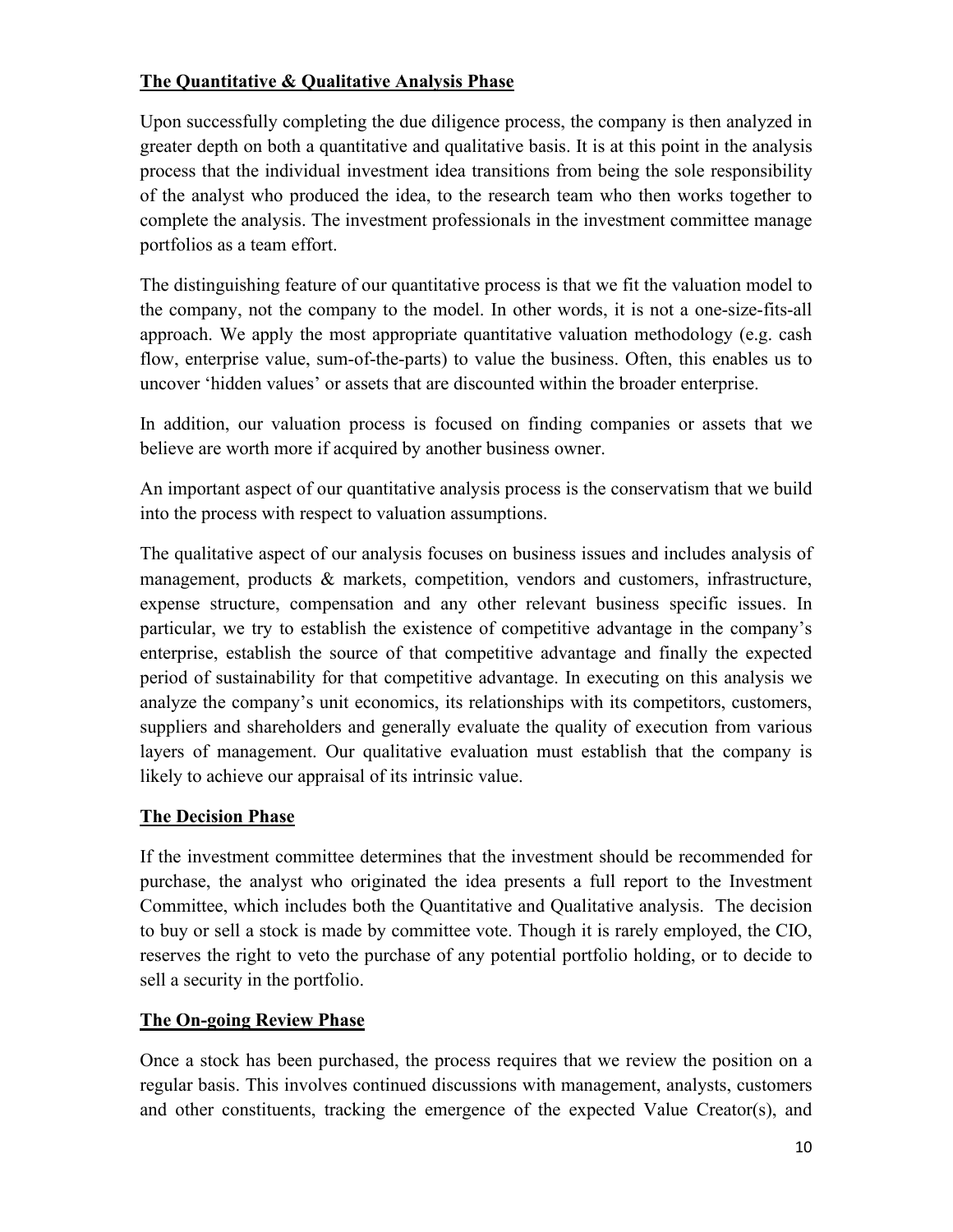monitoring the stock price and volume movements within the industry peer group to detect any unusual activity. We also regularly review the security weighting in the portfolio for rebalancing when necessary.

The basic investment process has been in place since the inception date of the firm or January 1, 1988. In terms of how we view ourselves compared to other 'value' managers, we think of ourselves as an 'Intrinsic' value manager, that uses the above referenced process to discover the true economic value of the underlying business rather than employing a relative value or a purely statistically driven value approach, as do many of our peers.

## **Sell Discipline**

We view the decision to sell a stock as important as the decision to buy a stock. Thus we employ a disciplined and structured sell process designed to take the emotion out of the decision. In some instances, however, what might appear to be a good reason to sell is in fact, an opportunity to take advantage of a temporary setback in the stock price. We believe it is important to evaluate the underlying reason for the setback and judge its longer-term implications before selling the stock. There are essentially four criteria that trigger our decision to reduce a stock and two criteria which would cause us to sell a stock completely:

We reduce our holdings in a company when:

- 1) The company becomes greater than 5% of the entire portfolio.
- 2) The company is part of a specific economic sector which has become greater than 25% of the entire portfolio (Sector categories according to GICS).
- 3) The fundamental risk profile of the company has increased in a material fashion due to industry conditions, lack of management execution, or any other fundamental cause.
- 4) The company has reached or significantly exceeded an intermediate term (12-18 month) price target.

We will sell our holding in a company in its entirety when:

- 1) The value creator(s) that we have identified fails to emerge. When we purchase a stock, we must see one or more value creators that will improve the company's profitability over the longer term, such as a new proprietary product or service, the sale of an under-performing business, or a restructuring of a company's business operations that increases future earnings growth. If the value creator(s) does not emerge within a nine to twelve months timeframe after purchasing the stock, we will sell the stock.
- 2) The stock reaches our terminal value. If the stock has reached our estimated terminal value, we review the position and the fundamentals before selling the stock. If the price is ahead of the fundamentals, we will sell the position. However, if we conclude that we have underestimated the appraised value due to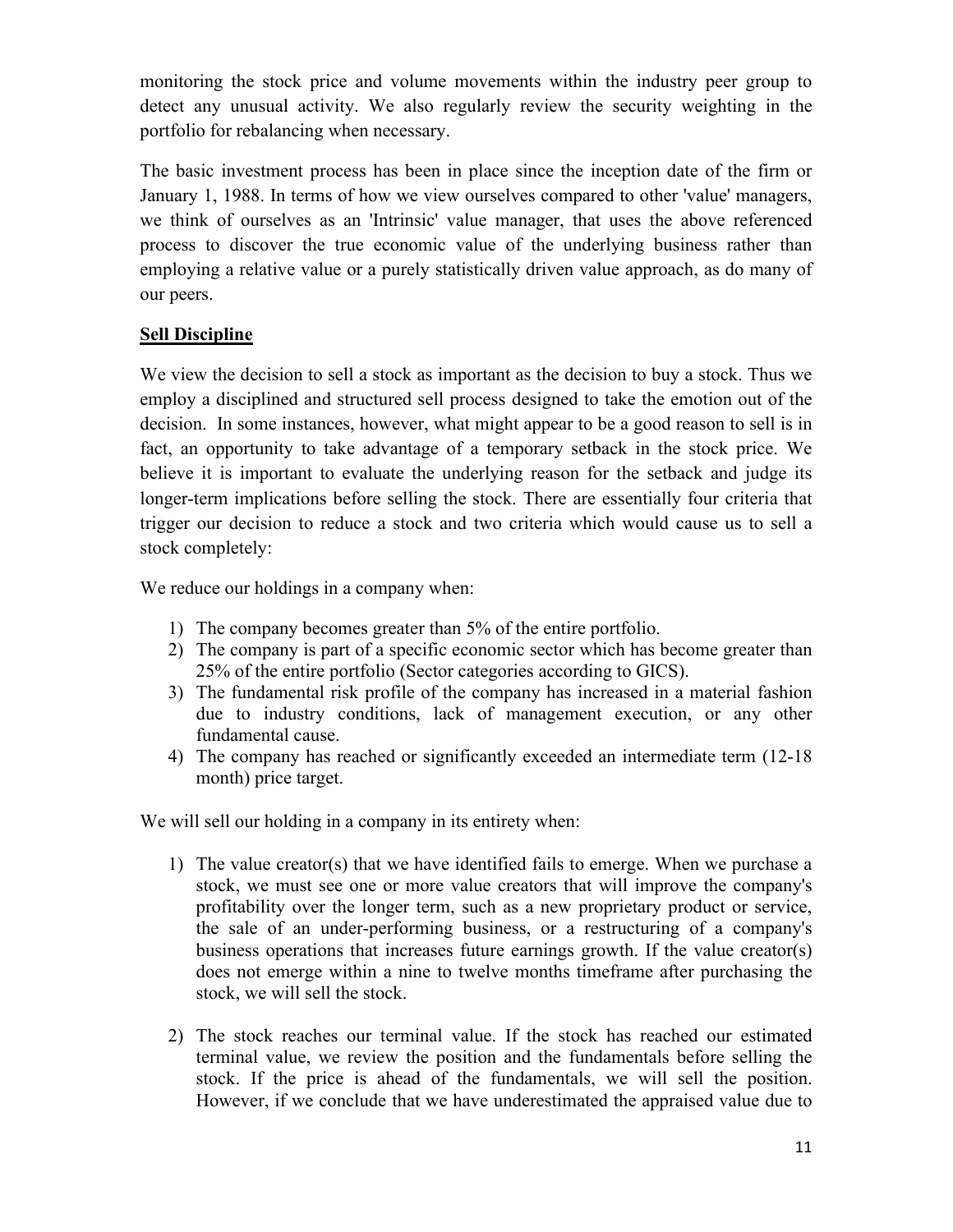better than expected growth, higher margins or other factors we may maintain or even add to the position after establishing a higher terminal value.

## **Risk Control and Loss**

At HCM, **risk management** is at the core of our investment philosophy and is incorporated into our investment process from beginning to end. Our effectiveness at risk management, we believe, is paramount to our ability to provide superior risk adjusted returns.

Towards this objective, HCM employs a proprietary Risk Matrix to assess and control the risk associated with each of our portfolio holdings. The analytical tool examines risk in three categories: 1) discount to intermediate term (12-18 month) price target, 2) relative weighting in the portfolio, and 3) a fundamental risk factor assigned to each company on the basis of our evaluation of the relative fundamental quality of the enterprise.

The output of this risk matrix ranks our companies 1-35 (based on a 35 company portfolio) least risk to most risk. This information is used to adjust the position weights in the portfolio, taking funds away from higher-risk securities and re-deploying the funds into lower-risk positions. This process rebalances the risk within the portfolio as a whole.

# *Despite HCM's continuous efforts to reduce risk and avoid loss of capital, investing in securities involves risk of loss that clients should be prepared to bear.*

## **How We Add Value through our Investment Process**

We believe that our investment philosophy and process offer our clients several unique and important characteristics that make our investment results, robust, transparent & repeatable. The aspects of our philosophy, strategy and process that we specifically believe add value are as follows:

- **Our Concentrated Style** HCM's concentrated approach means that we **buy our best ideas**. This results in a portfolio of 28-35 companies that we understand very well. We generate **original and value-added research** and believe that we possess an **informational advantage** due to the limited number of securities that we hold in our client portfolio.
- **Our Risk Management Culture** At HCM, we address the risk of an investment first, then the return potential. This risk-management focus improves our research efficiency and productivity by reducing time and resources that might have been spent unnecessarily if the risks had not been identified early in the research process. In addition, our extensive and proprietary *Due Diligence Checklist*  reveals investment risks that might otherwise be missed or underestimated in terms of their impact on our business valuation.
- **Our Focus On** *Absolute* **Rather Than Relative Returns.** Our goal to achieve an average annualized return keeps us focused on adding value each year regardless of market conditions or sentiment. This is a targeted return goal and will vary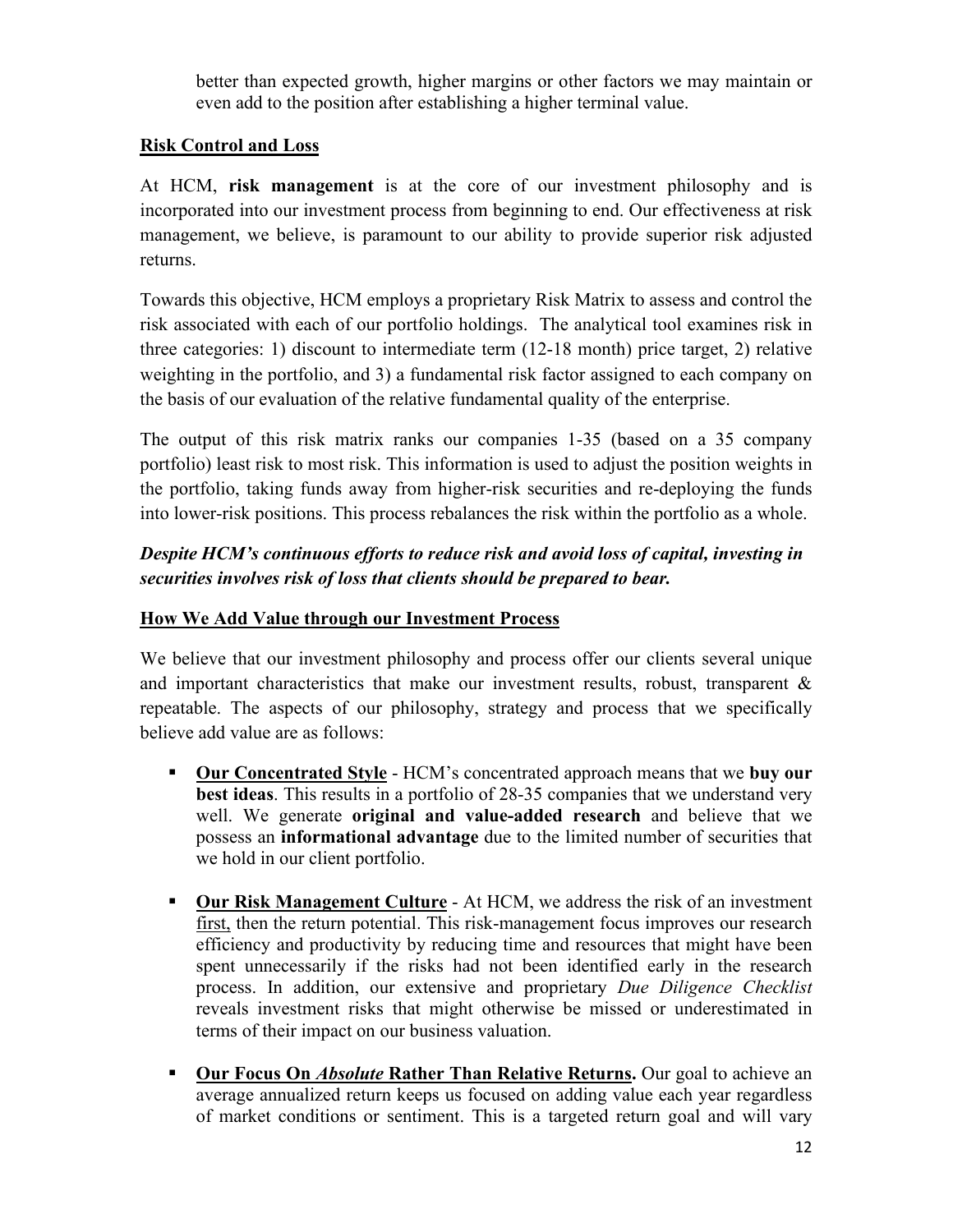from year-to-year and from client-to-client. Past performance does not assure same results in the future.

- **Dur Sell Discipline.** Strict fundamental criteria are used to determine when and under what circumstances portfolio holdings will be sold so as to remove emotion from the process.
- **Our Long-term Focus.** We believe that our long-term investment time horizon gives us a competitive advantage, particularly as the average investment holding periods among our peers continue to decline. This short-term focus creates a greater number of opportunities for us to identify securities that are mispriced if valued over a longer-term timeframe.

## **Item 9 – Disciplinary Information**

Registered investment advisers are required to disclose all material facts regarding any legal or disciplinary events that would be material to your evaluation of HCM or the integrity of HCM's management. HCM has no information applicable to this Item.

## **Item 10 – Other Financial Industry Activities and Affiliations**

HCM has no information applicable to this Item.

## **Item 11 – Code of Ethics**

HCM has adopted a Code of Ethics for all officers, manager and employees of the firm describing its high standard of business conduct, and fiduciary duty to its clients. HCM considers all officers, managers and employees as "Access Persons" as defined by SEC Rule 206(4)-7. The Code of Ethics includes provisions relating to the confidentiality of client information, a prohibition on insider trading, a prohibition of rumor mongering, restrictions on the acceptance of significant gifts and the reporting of certain gifts and business entertainment items, and personal securities trading procedures, among other things. All officers, managers and employees at HCM must acknowledge the terms of the Code of Ethics annually, or as amended.

HCM's reputation is a reflection of the quality of our officers, managers and employees and their dedication to excellence in serving our clients. To ensure these qualities and dedication to excellence, our officers, manager and employees must posses the requisite qualifications of personal character, integrity, professionalism, experience, intelligence, and judgment necessary to effectively serve as investment management professionals.

All officers, managers and employees are expected to demonstrate the highest standards of moral and ethical conduct. Officers, managers and employees may not use their position, or the knowledge gained there from, to create a conflict between their personal interest and the interest of any HCM client. The general principals involved are stated in the following quote from the Securities and Exchange Commission: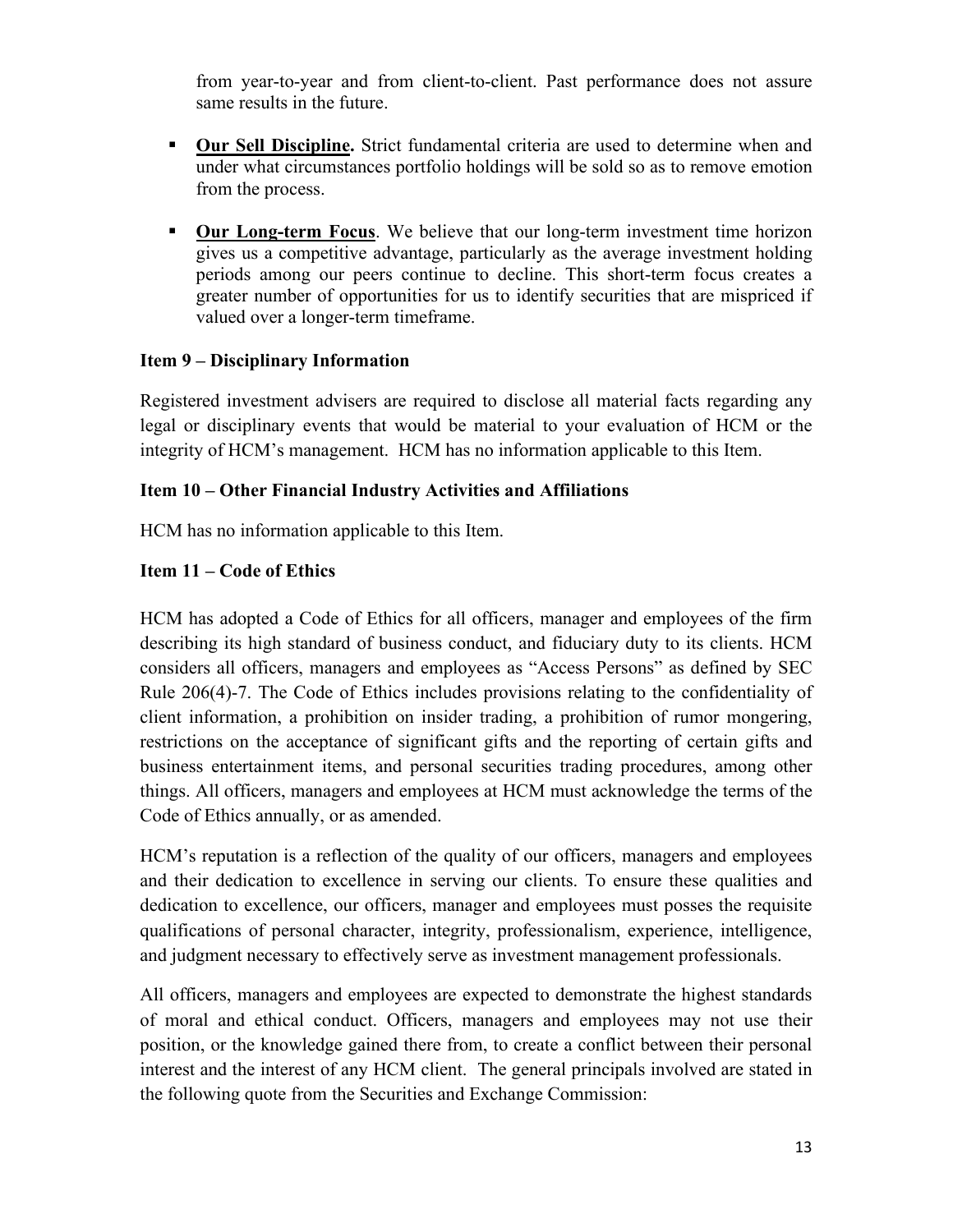"An investment advisor is a fiduciary. As such he owes his clients undivided loyalty, should not engage in any activity in conflict with the interest of any client, and should take the steps reasonably necessary to fulfill his fiduciary obligation. Thus, an investment advisor must not only refrain from effecting, on his behalf, securities transaction which is inconsistent with his fiduciary obligation; he should also be reasonably certain that persons associated with him are not improperly utilizing the information which they obtain in the conduct of the investment advisory business in such manner as to adversely affect the interest of clients or limit advisor's ability to fulfill his fiduciary obligations."

All officers, managers and employees that witnesses, observes and/or discovers any violation(s) of HCM's Code of Ethics should immediately report violation(s) to the CCO.

All officers, managers and employees shall not in engage in the following acts:

- 1. Employing any device, scheme or artifice to defraud;
- 2. Making any untrue statement of a material fact;
- 3. Omitting to state a material fact necessary in order to make a statement, in light of the circumstances under which it is made, not misleading;
- 4. Engaging in any fraudulent or deceitful act, practice or course of business; or,
- 5. Engaging in any manipulative practices and rumor mongering.

HCM anticipates that, in appropriate circumstances, consistent with clients' investment objectives, it will cause accounts over which HCM has management authority to effect, and will recommend to investment advisory clients or prospective clients, the purchase or sale of securities in which HCM, its affiliates and/or clients, directly or indirectly, have a position of interest. HCM's officers, managers and employees are required to follow HCM's Code of Ethics. Subject to satisfying this policy and applicable laws, officers, managers and employees of HCM may trade for their own accounts in securities which are recommended to and/or purchased for HCM's clients. The Code of Ethics is designed to assure that the personal securities transactions, activities and interests of the officers, managers and employees of HCM will not interfere with (i) making decisions in the best interest of advisory clients and (ii) implementing such decisions while, at the same time, allowing officers, managers and employees to invest for their own accounts. In addition, the Code requires **pre-clearance of all transactions**. HCM officers, managers and employees must not buy or sell any securities for their personal account(s) or account(s) they have full or partial discretion for a period of not less than 24 hours following the completion of the transaction(s) for clients of HCM for which purchase or sale is intended. Employee trading is continually monitored under the Code of Ethics, and to reasonably prevent conflicts of interest between HCM and its clients.

HCM acknowledges the importance of client privacy and security of the information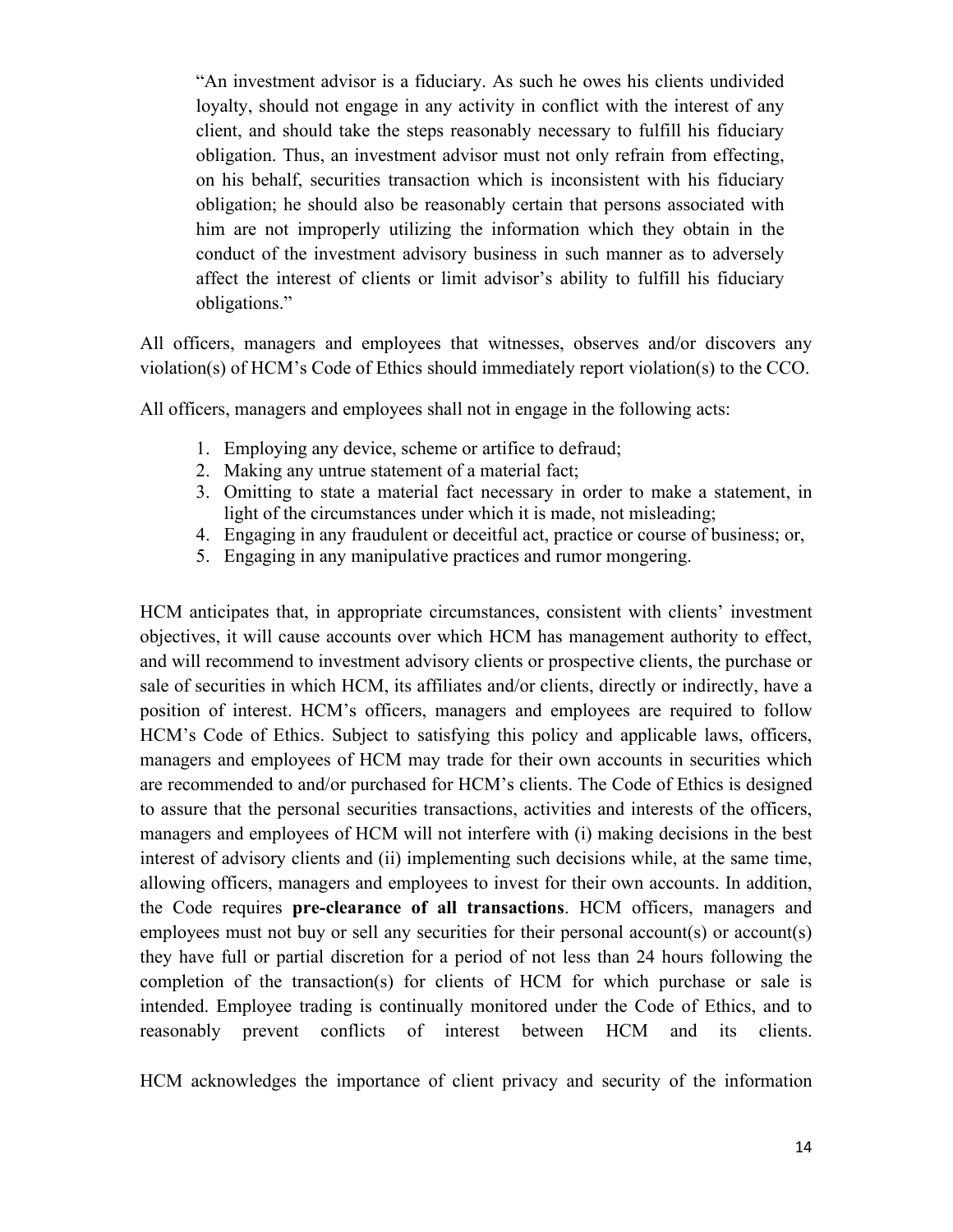relating to clients and their accounts. HCM collects non-public information about clients from the following sources:

- Information we receive about clients on applications and other forms;
- Information given to us in writing, by email and orally; and
- Information about client transactions with us or others.

We do not disclose any non-public personal information about our clients or former clients without the client's authorization, except as required by law or in response to inquiries from governmental authorities.

We also may disclose that information to unaffiliated third parties (such as brokers or custodians) only as permitted by law and only as needed for us to provide agreed services to clients.

HCM and its officers, managers and employees will adhere to the privacy policies and practices as is described in this notice. Our firm maintains physical, electronic, and procedural safeguards to protect your non-public personal information.

HCM considers communication by electronic mail ("E-mail") or other electronic means, and acknowledge any such communication by electronic means will have the same effect as written communication, from Clients\* who have provided HCM with a valid E-mail address or addresses to send and receive E-mail to and from HCM.

*\*Client is defined as individual(s) and/or entity (e.g. corporation, company, partnership, joint venture, foundation, endowment, mutual funds, etc.) that manages, directs, or owns an investment account over which HCM has discretionary investment management authority.*

By signing HCM's Client Agreement Contract and providing a valid E-mail Address of Record or retaining HCM's Investment Advisory services indirectly through third-party programs, Client acknowledges and consents to this Electronic Delivery Communication Policy.

Clients understands all E-mail sent to and from HCM is subject to monitoring, review by or disclosure to someone other than Client's intended recipient and acknowledges that there may be delays in E-mail being received by the intended recipient. Client agrees to hold HCM harmless for any delay in E-mail delivery regardless of whether the delay was caused by HCM or a third party. E-mail sent to and from an HCM address may be retained by HCM's e-mail system.

Client is aware and acknowledges the limitations of the Security and Privacy of sending and receiving E-mail to and from HCM. Client understands that, from time to time, Client will receive reports and/or documents via E-mail and acknowledges that any report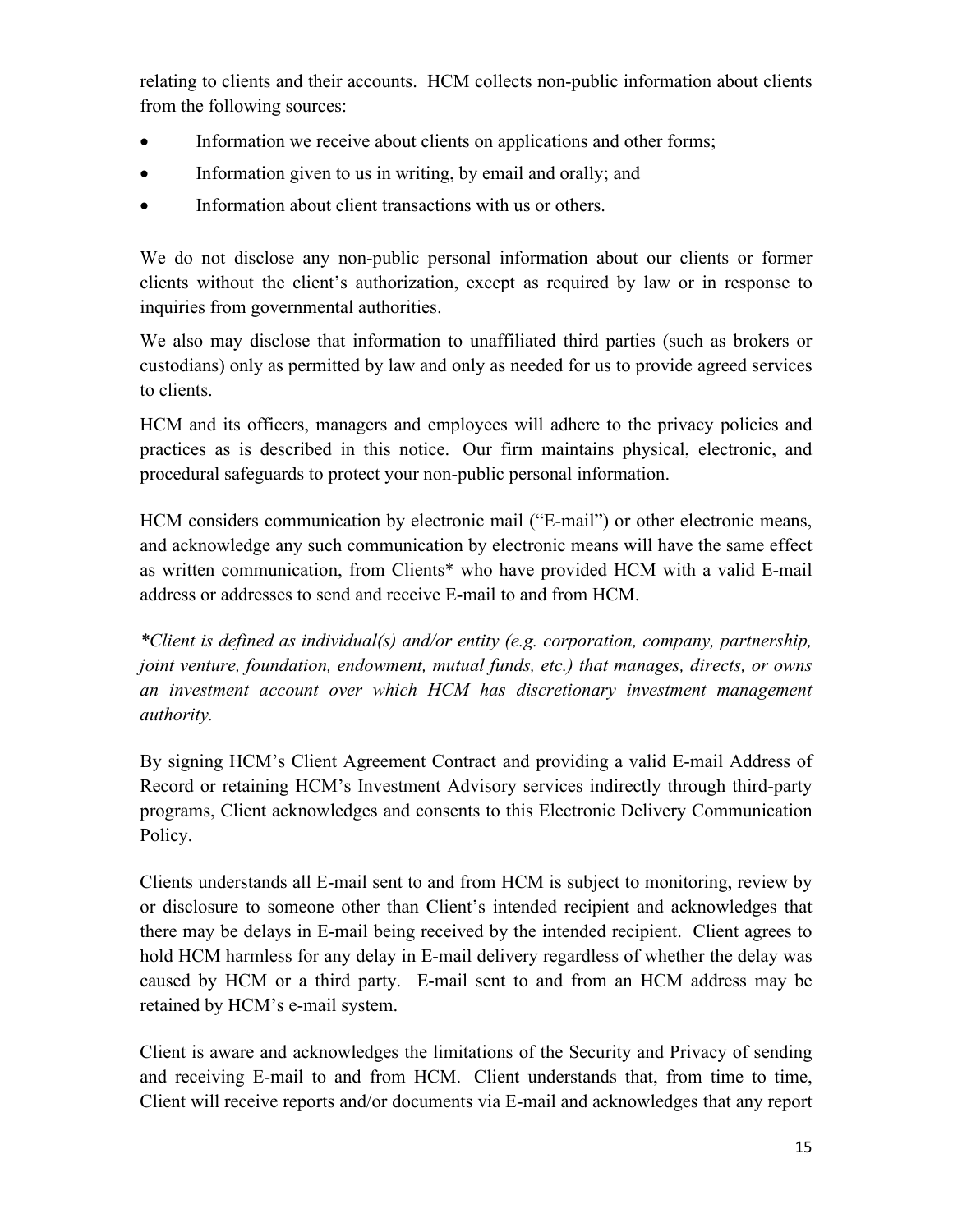and/or document that contain confidential Client information may and will be sent to Client's E-mail Address of Record.

Client further understands that it is Client's responsibility to safeguard Client's e-mail account access information. HCM will consider any and all communication sent to and received from Client's E-mail Address of Record to have been authorized by Client. In the case wherein Client believes the security of Client's e-mail address has been compromised, Client shall notify HCM immediately by telephone on (415) 394-6512.

There may be individuals to whom Client grants authority to access Client's e-mail account. Communications to HCM initiated by any such individual from Client's E-mail Address of Record will also be considered to have been authorized by Client.

Client hereby indemnifies and holds HCM harmless from any and all communication(s) sent to and received from Client's E-mail Address of Record, which results in any and all fraudulent activity.

Client is responsible to ensure HCM has in its records Client's current and correct E-mail address. Client shall notify HCM of any change to Client's E-mail Address of Record.

Client, at anytime, may choose to Opt-out from receiving and/or sending any and all communication to/from HCM by E-mail. Should Client choose to Opt-out, Client shall provide HCM with a mailing address whereat Client may receive such communications, reports and/or documents; Subsequent communications with HCM will be conducted by telephone, facsimile, or postal mail. Client acknowledges that any communication by telephone, facsimile or postal mail shall be deemed to be written communications.

Opt-Out notification should be submitted in writing.

Pursuant to the Securities and Exchange Commission Rule 206(4)-7, HCM has adopted and implemented policies and procedures that are reasonably designed to prevent violations of federal securities laws by HCM officers, managers and employees.

The policies and procedures manual provide HCM officers, managers and employees knowledge of the laws and regulations that govern investment advisers and adviser activities. The manual sets policies and procedures to ensure compliance with regulatory requirements by all HCM officers, managers and employees. All officers, managers and employees of HCM will receive a copy of HCM Company Policies and Procedures Manual (Compliance Manual) which includes sections on SEC Rule 206(4)-7 and annually be required to acknowledge in writing receipt and review of the policies and procedures.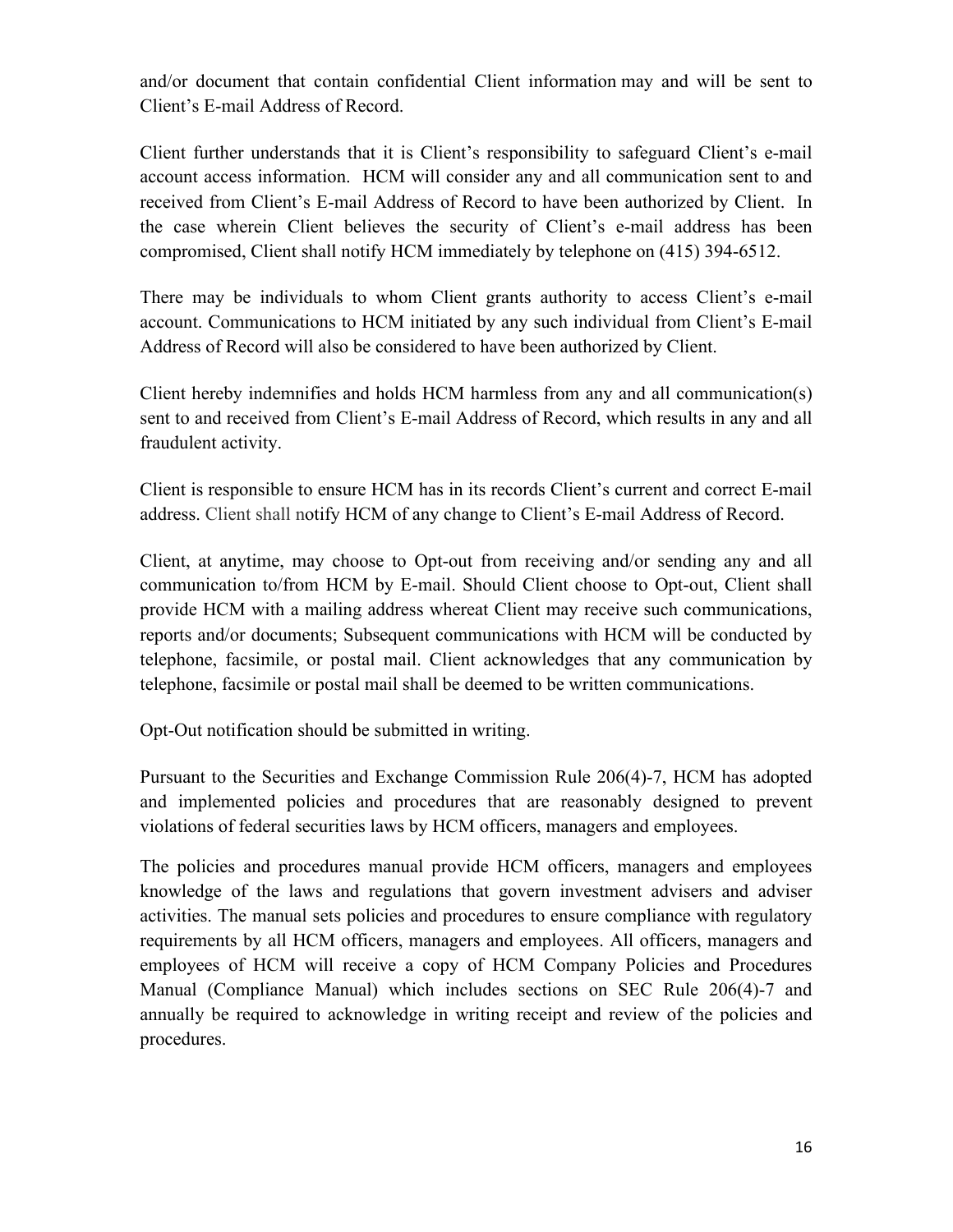HCM's clients or prospective clients may request a copy of the firm's Code of Ethics and HCM Company Policies and Procedures Manual (Compliance Manual) by contacting HCM.

## **Item 12 – Brokerage Practices**

HCM may recommend to a client that it designate a specific broker-dealer as custodian of client assets and for the purchase and sale of securities for client's account(s). In doing so, HCM considers the broker-dealer's execution, clearance and settlement capabilities, whether the broker-dealer offers insurance in excess of the insurance afforded by the Securities Investor Protection Corporation, HCM's knowledge of the broker-dealer's financial stability and capabilities, and the broker-dealer's willingness to negotiate commission rates. The value of research furnished HCM by the broker-dealer may also be a factor.

In some instances, selected broker(s) are utilized for clients that contractually require HCM to direct business to minority- and/or woman-owned firm(s), to satisfy obligations to participate in recapture commissions programs or to comply with client instructions to use brokers of their choice.

HCM will also place orders with brokerage firms pursuant to direction received from client(s) ("directed brokerage"). Directed brokerage is typically arranged by an advisory client as a method whereby the brokerage commissions serve as compensation to the broker for goods and services provided directly to the client in an agreement negotiated between the client and the broker. Clients using direct brokerage arrangements may pay higher commissions on some transactions than may be attainable by HCM, or may receive less favorable execution of some or all transactions. If a client designates a broker of record, a majority or all of their transactions are to be effected through that broker and his brokerage firm.

If a client directs the use of a particular broker-dealer, client does so even though HCM might be able to obtain a more favorable net price and/or execution from another brokerdealer in particular transactions. A client who designates use of a particular brokerdealer, including a client who directs use of a broker-dealer who will also serve as custodian, whether or not recommended by HCM, should consider whether, under that designation, commission expenses, execution, clearance and settlement capabilities, and whatever amount is regarded as allocable to custodian fee, if applicable, will be comparable to those otherwise obtainable by HCM.

A client who designates use of a particular broker-dealer should understand that he may lose the possible advantage which non-designating clients derive from aggregation of orders for several clients as a single transaction for the purchase or sale of a particular security. HCM requires a signed letter on file from clients acknowledging the possible loss of advantage should clients wish to designate a particular broker-dealer.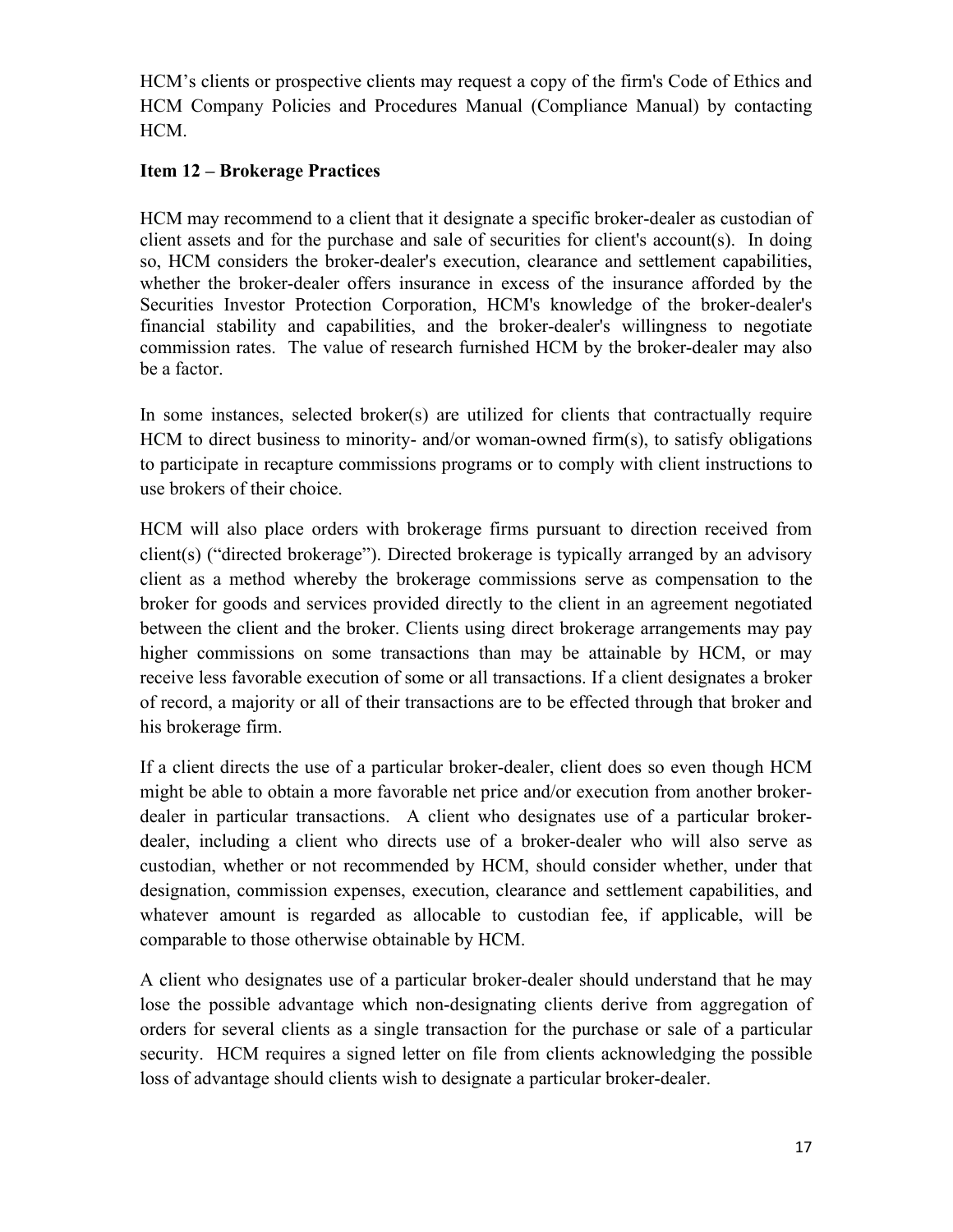Client(s) electing to use directed brokerage understands that HCM's advisory services do not include the negotiation of commission rates. The client understands that client may, if client desires, negotiate commission rates with the broker or other representatives of the brokerage firm designated by the client and that the factors involved in such negotiation may include the size of the brokerage account, the brokerage firm's policy with respect to representative and other factors. The client further understands that unless a lower rate has been negotiated by the client on his behalf, client should expect that the designated brokerage firm will charge commissions based upon the firm's established nondiscounted commission schedule.

Commissions charged on client designated broker accounts are subject to the direct negotiation between the broker and client. In the absence of direct negotiations between broker and client, HCM reserves the right to adjust the fees and/or commissions charged, depending on the size or number of trades for the account, and the number and range of supplemental services that the broker may be providing to the account.

Moreover, fees or commissions may vary from client to client as the result of the application of a prior fee schedule depending on client account inception date.

HCM may aggregate securities sale and purchase orders for a client with similar orders being made contemporaneously for other accounts managed by HCM. In such event, the average price of all securities purchased or sold in such transactions may be determined and a client may be charged or credited, as the case may be, the average transaction price. When HCM is unable to purchase or sell the full amount of a security that it believes is appropriate for all of its clients, HCM will allocate such purchases and sales among its clients over time in a manner that it believes is fair to all of its clients. Specifically, initiations or sales of positions are allocated across all accounts if a minimum of 50 basis points of the total portfolio is purchased / sold. If HCM is unable to achieve this volume due to any adverse trading conditions, then the securities are allocated to individual accounts in alphabetical order. HCM tracks and archives the instances when this occurs and alternates the alphabetical order from A, then B, then C until the alphabetical order starts with Z, for each instance this occurs. By adopting this method, with each instance that requires an alphabetical order, each client is given an opportunity to be first. In general, there are occasions on which portfolio transactions may be executed as part of concurrent authorizations to purchase or sell the same security for numerous accounts served by HCM, most of which accounts have similar investment objectives. Although such concurrent authorizations potentially could be either advantageous or disadvantageous to any one or more particular accounts, they will be affected only when HCM believes that to do so will be in the best interest of the affected accounts. When such concurrent authorizations occur, the objective of HCM is always to allocate the executions in a manner which is deemed equitable to the accounts involved.

HCM does not receive research or other products or services other than execution from a broker-dealer or third party in connection with client securities transactions ("soft dollar"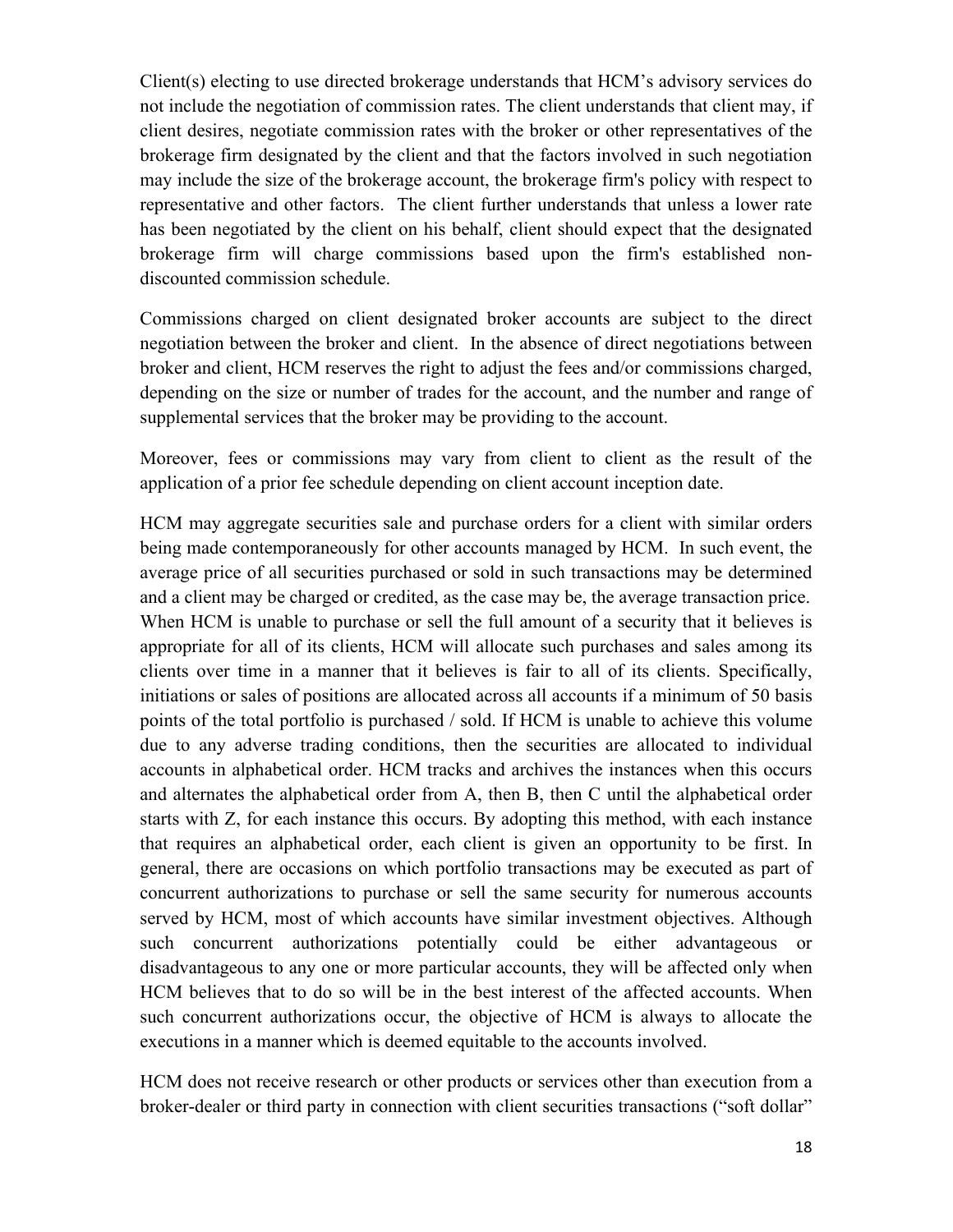benefits). HCM does receive from brokers certain research services, economic and market information, industry and company comments.

Subject to the requirement of seeking the best available price and execution, HCM may pay a brokerage commission in excess of that which another broker/dealer might charge for effecting the same transaction in recognition of the value of the brokerage, research and other services and soft dollar relationships. In such a case, however, HCM will determine in good faith that such commission is reasonable in relation to the value of brokerage, research and other services and soft dollar relationships provided by such broker/dealer, viewed in terms of either the specific transaction or HCM's overall responsibilities to the portfolios over which HCM exercises investment authority.

It should be noted, however, that one account may pay higher brokerage commissions than are otherwise available, while the research and other benefits resulting from the brokerage relationship would benefit all HCM accounts or HCM's operations as a whole.

HCM will make no commitments to place orders with any particular broker or dealer or group of brokers or dealers. Annually, HCM projects the normalized (net of any expected client turnover) level of commission dollars it expects to generate in the course of a fiscal year, and through an allocation process, which entails the review of the soft dollar review committee as to the quality of research services and investment information received from various brokers or dealers, establishes a budget of commission dollars to be directed to brokers providing us with the highest overall quality information and services. There are no absolute dollar-amount requirements that must be met; moreover, no orders will be placed if the broker is not able to meet the requirement for best execution.

HCM trades are described as follows:

For institutional HCM clients that have given HCM discretionary authority to select a broker-dealer(s) to effect all orders for purchases and sales of securities, HCM utilizes BTIG, LLC, a FINRA-registered broker dealer and prime broker. BTIG facilitates the transmission of HCM's trades to executing broker-dealers selected by HCM. When executing securities transactions for client accounts through BTIG, BTIG will route trades to certain brokers according to HCM's instructions. HCM's brokerage allocation at BTIG takes into consideration a number of qualitative and quantitative factors associated with the execution of client transactions by each participating broker-dealer. When executing client transactions, HCM, and not BTIG, exercises discretion over the timing and price(s) for all trades. HCM can and will instruct BTIG to adjust trades as needed, essentially controlling the trade from start to finish. HCM does not rely on BTIG for best execution.

For directed brokerage clients (e.g., those clients that specify a broker-dealer through which HCM should execute transactions), HCM will place trades with brokers following client instructions. HCM does not have discretion to select brokers and dealers to effect orders for purchases and sales for these accounts. Clients should understand that if they have directed HCM to use a particular broker-dealer that (i) HCM will not be responsible for negotiating commission rates or for selecting broker-dealers on the basis of best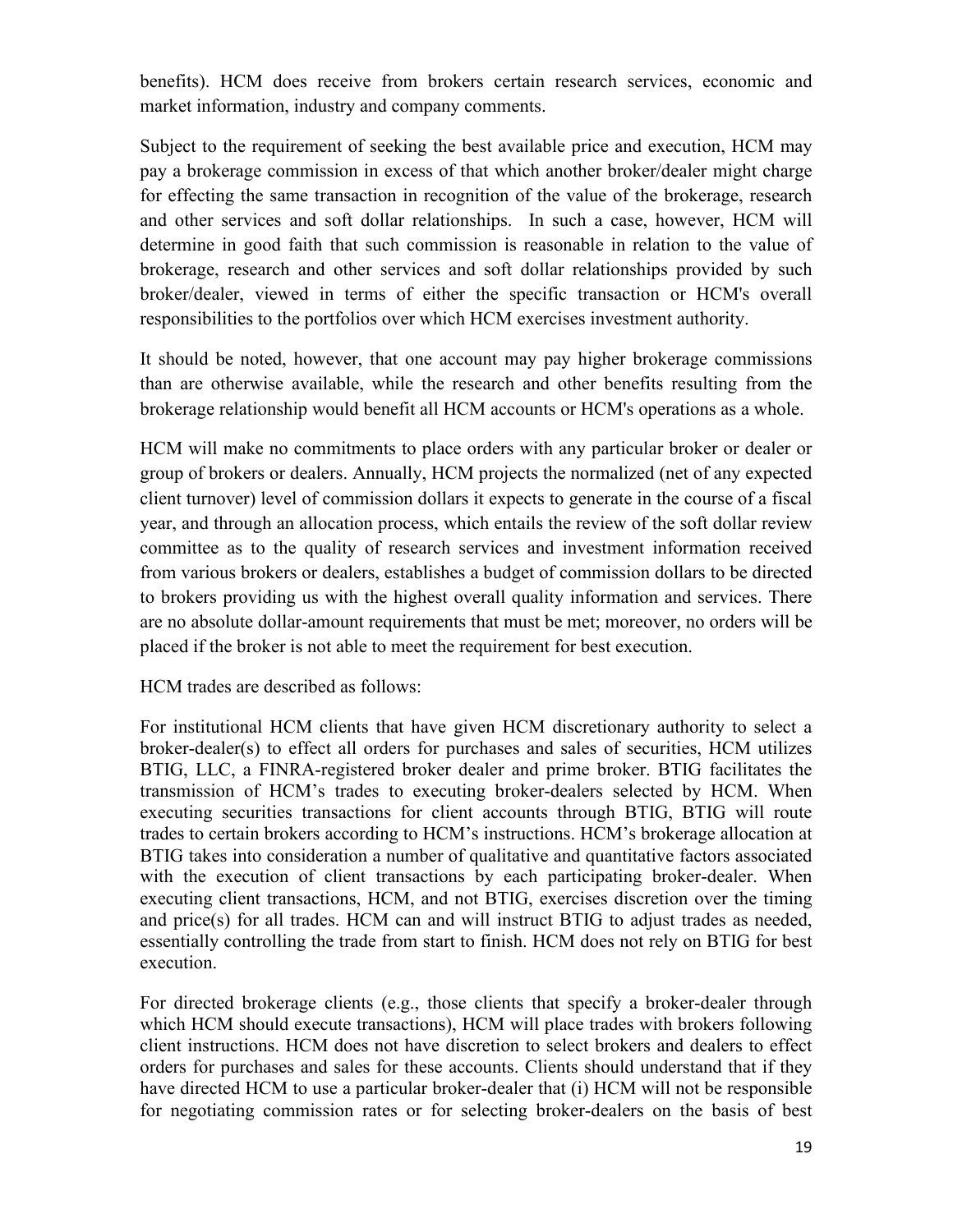execution; (ii) transactions may not be aggregated for execution with orders of the same security for other advisory accounts managed by HCM; and (iii) it may result in higher commission costs or less favorable net prices than might be the case if HCM were empowered to negotiate commission rates or to select broker-dealers on the basis of best execution.

While HCM does not sponsor or participates in any sponsored wrap fee programs, it is currently retained under so-called "wrap management fee" arrangements in which a broker-dealer executes the client's portfolio transactions without separate commission charges, monitors HCM's performance, and may also act as custodian, or provides a combination of these or other services, all for a single fee.

In a "wrap management fee" arrangement, HCM may receive a management fee calculated on a fee schedule that varies from the fees charged to other clients. In evaluating such a program, a client should understand that brokerage commissions are not negotiated by HCM. Transactions are effected "net" and a portion of the "wrap management fee" is generally considered as in lieu of commissions. Trades will be generally executed only with the referring broker, so as to avoid incurring the incremental brokerage costs that would be incurred by use of other brokers. In evaluating a "wrap management fee" arrangement, the client should consider whether, depending on the level of the "wrap management fee", the amount of portfolio activity, and the value attributed to monitoring, custodial and any other services provided, the "wrap management fee" would exceed the aggregate cost of such services if they were separately provided and HCM were free to choose broker-dealers to execute portfolio transactions.

It is HCM's policy that the firm will not affect any principal or agency cross securities transactions for client accounts. HCM will also not cross trades between client accounts. Principal transactions are generally defined as transactions where an adviser, acting as principal for its own account or the account of an affiliated broker-dealer, buys from or sells any security to any advisory client. A principal transaction may also be deemed to have occurred if a security is crossed between an affiliated hedge fund and another client account.

An agency cross transaction is defined as a transaction where a person acts as an investment adviser in relation to a transaction in which the investment adviser, or any person controlled by or under common control with the investment adviser, acts as broker for both the advisory client and for another person on the other side of the transaction. Agency cross transactions may arise where an adviser is dually registered as a brokerdealer or has an affiliated broker-dealer.

## **Item 13 – Review of Accounts**

HCM shall attempt to meet with Client(s) or his/her representative(s) at least once per year to review the investment management activities in a Client's account, and any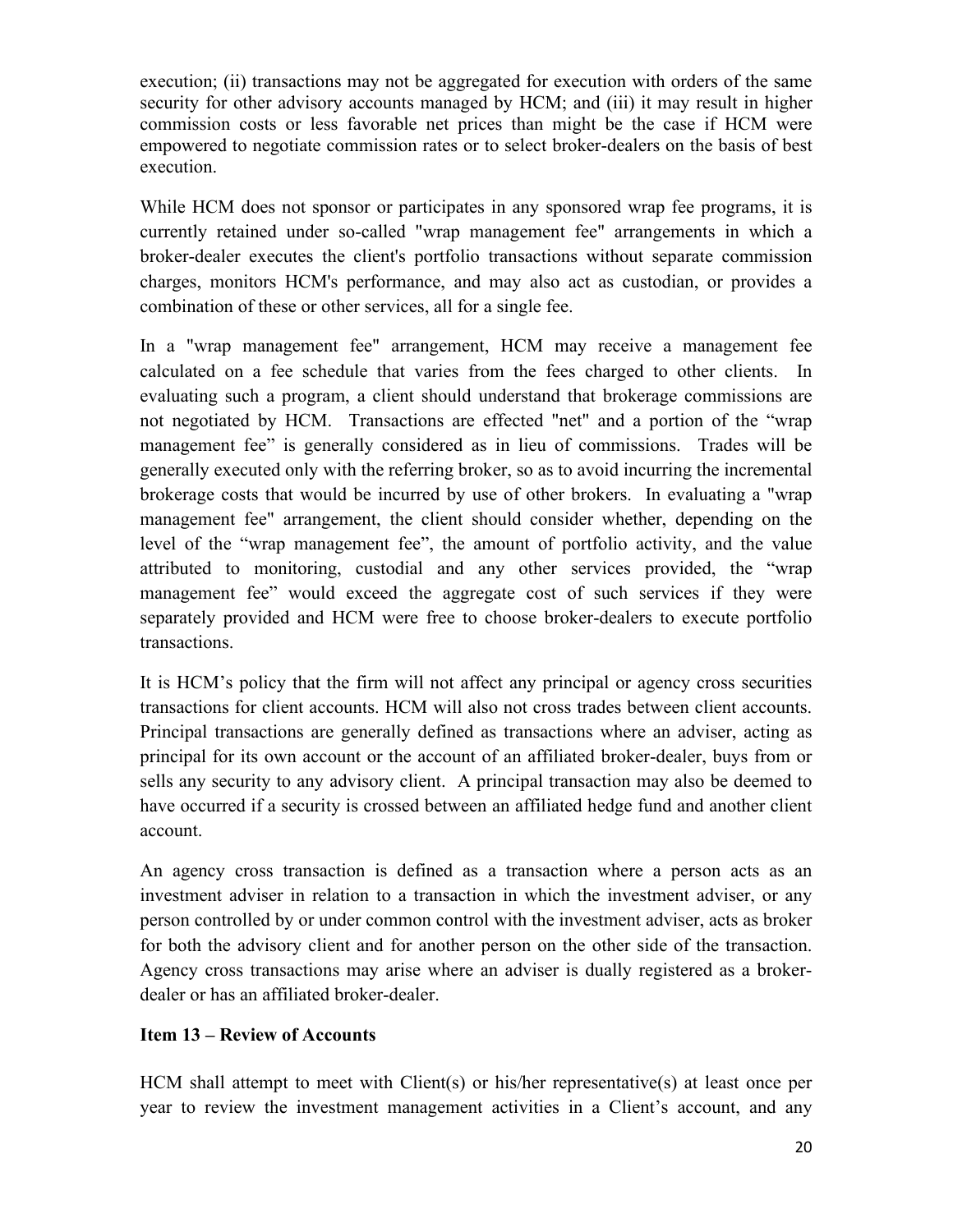reports related thereto, as may reasonably be requested by the Client(s) or client's representative(s). This may be done in person or in a conference call with the Client(s) and/or his/her representative(s).

## **Item 14 – Client Referrals and Other Compensation**

HCM may enter into a written third party solicitation agreement for referrals to Hahn Capital Management. Under such agreements the third party may refer or solicit clients for HCM and receive a portion of the management fee charged per negotiation.

Any compensation to third parties for client referrals is fully disclosed to the client as required by Rule 206(4) -3 of the Investment Advisors Act of 1940.

In addition, HCM has entered into written incentive compensation agreements with certain of its officer, managers and employees. Pursuant to each such incentive compensation agreement, HCM pays to the employee for specified periods of time specified percentages of the advisory fees paid to HCM by clients HCM determines to have become its clients as a result of the officers, managers or employee's efforts. Each incentive compensation agreement complies with Rule 206(4) - 3 adopted under the Investment Advisers Act of 1940.

The referral fees paid for client solicitations do not affect the amount paid by clients to HCM for advisory services.

HCM maintains a solicitation arrangement with Cedar Partners, ltd. ("Cedar"), a third party marketing firm, effective April 1 2008. Cedar receives an annual retainer fee as well as 20% of the investment management fees earned on assets placed under management at HCM by the efforts of Cedar. Cedar is not affiliated with and has no relationship with HCM other than a separate written agreement covering the solicitation of business on the behalf of HCM. Cedar is not a broker-dealer. All fees paid to Cedar are in hard dollars. HCM has a standard fee schedule and is not adding a differential to compensate Cedar for any solicitations by them.

## **Item 15 – Custody**

HCM provides non-custodial discretionary investment advisory services to its clients.

Clients will receive monthly statements from the broker dealer, bank or other qualified custodian that holds and maintains client's investment assets. HCM urges you to carefully review such statements and compare such official custodial records to the account statements that we may provide to you. Our statements may vary from custodial statements based on accounting procedures, reporting dates, or valuation methodologies of certain securities.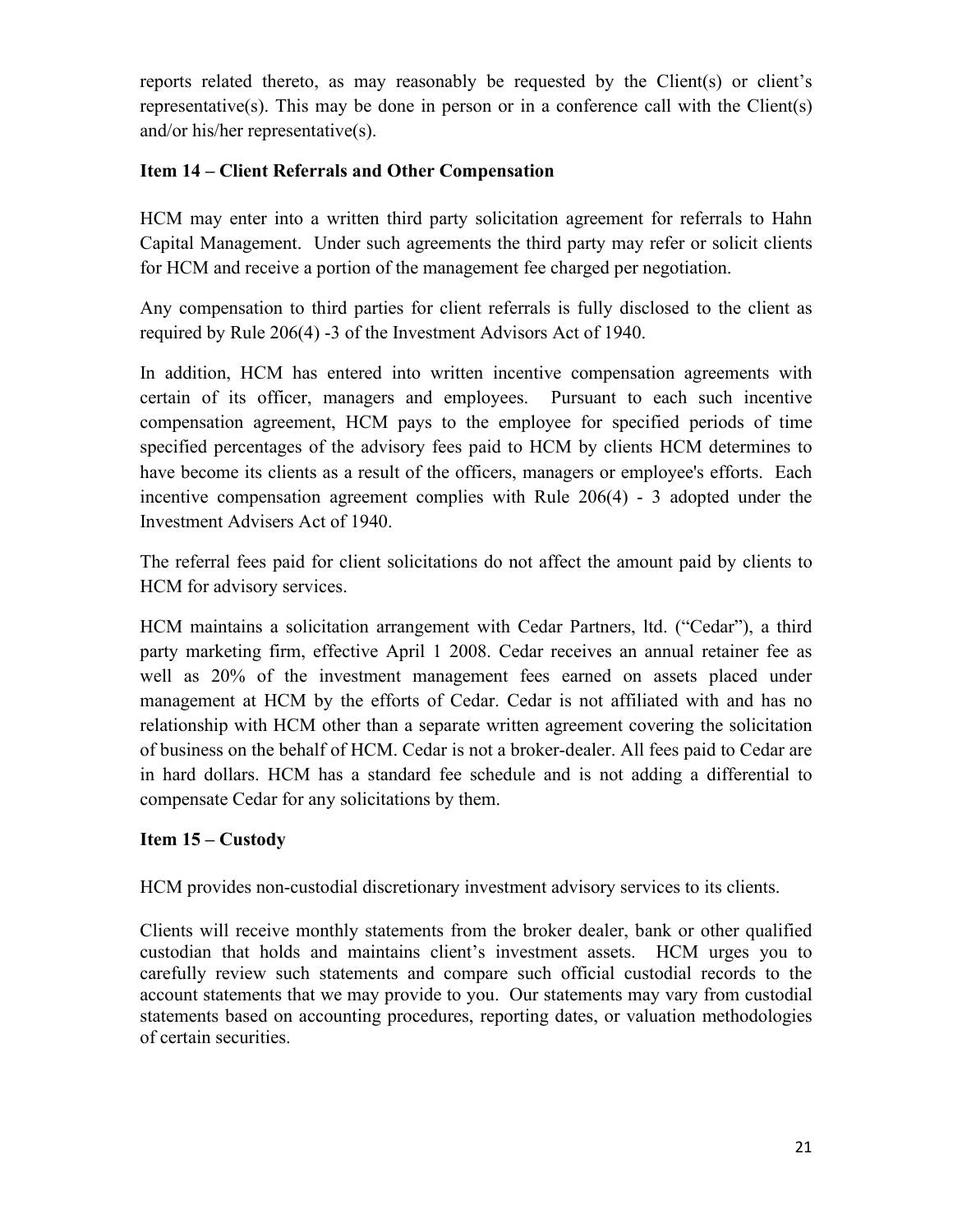## **Item 16 – Investment Discretion**

HCM receives full discretionary authority from the client upon execution of the Advisory Client Agreement contract with a selected investment strategy, which determines the securities to be bought or sold. In all cases, however, such discretion is to be exercised in a manner consistent with the stated investment strategy for the particular client.

When selecting securities and determining amounts, HCM observes the investment policies, limitations and restrictions, if any, of the client(s), for which HCM advises. Investment guidelines and restrictions must be provided and agreed to by HCM in writing prior to or at the time of executing the Advisory Client Agreement.

HCM, subject to individual client guidelines and restrictions, makes client investment decisions, determines the broker to be used and the commission rates at which transactions will be executed, with the objective of achieving the most favorable combination of commission price and market efficient execution for each transaction. In selecting a broker for any transaction or series of transactions, HCM may consider a number of factors, including, for example, commission price, reputation, financial strength and stability, efficiency of execution and error resolution, block trading and block positioning capabilities, willingness to execute elated or unrelated difficult transactions in the future, order of call and other matters involved in the receipt of brokerage services generally. When circumstances relating to a proposed transaction indicate that a particular broker or dealer is in a position to obtain the best execution, the order is placed with that broker or dealer. This may or may not be a broker or dealer that has provided research services to HCM. Such investment information and research services may include: issues and industry analysis, economic and market data, and other related and survey data concerning the products and services of an issuer and its competitors, designed to enhance HCM's ability to analyze an issuer.

## **Item 17 – Voting Client Securities**

Where HCM is responsible to vote proxies for a client, it has adopted policies and procedures in an effort to ensure that votes are cast in the best interests of its clients and that proper documentation is maintained relating to how proxies were voted.

HCM's basic policies and procedures are as follows:

HCM has adopted pre-determined proxy voting guidelines (the "Guidelines") to make every effort to ensure the manner in which shares are voted is in the best interest of clients and the value of the investment. Under the Guidelines, HCM may delegate to a non-affiliated third party vendor, the responsibility to review proxy proposals and make voting recommendations on behalf of HCM. Additionally, HCM may vote a proxy contrary to the Guidelines if it determines that such action in the best interest of our clients Conflicts of Interests relating to proxy proposals will be handled in various ways depending on the type and materiality. Generally, where the Guidelines outline HCM's voting position, as either "for" or "against" such proxy proposal, voting will be in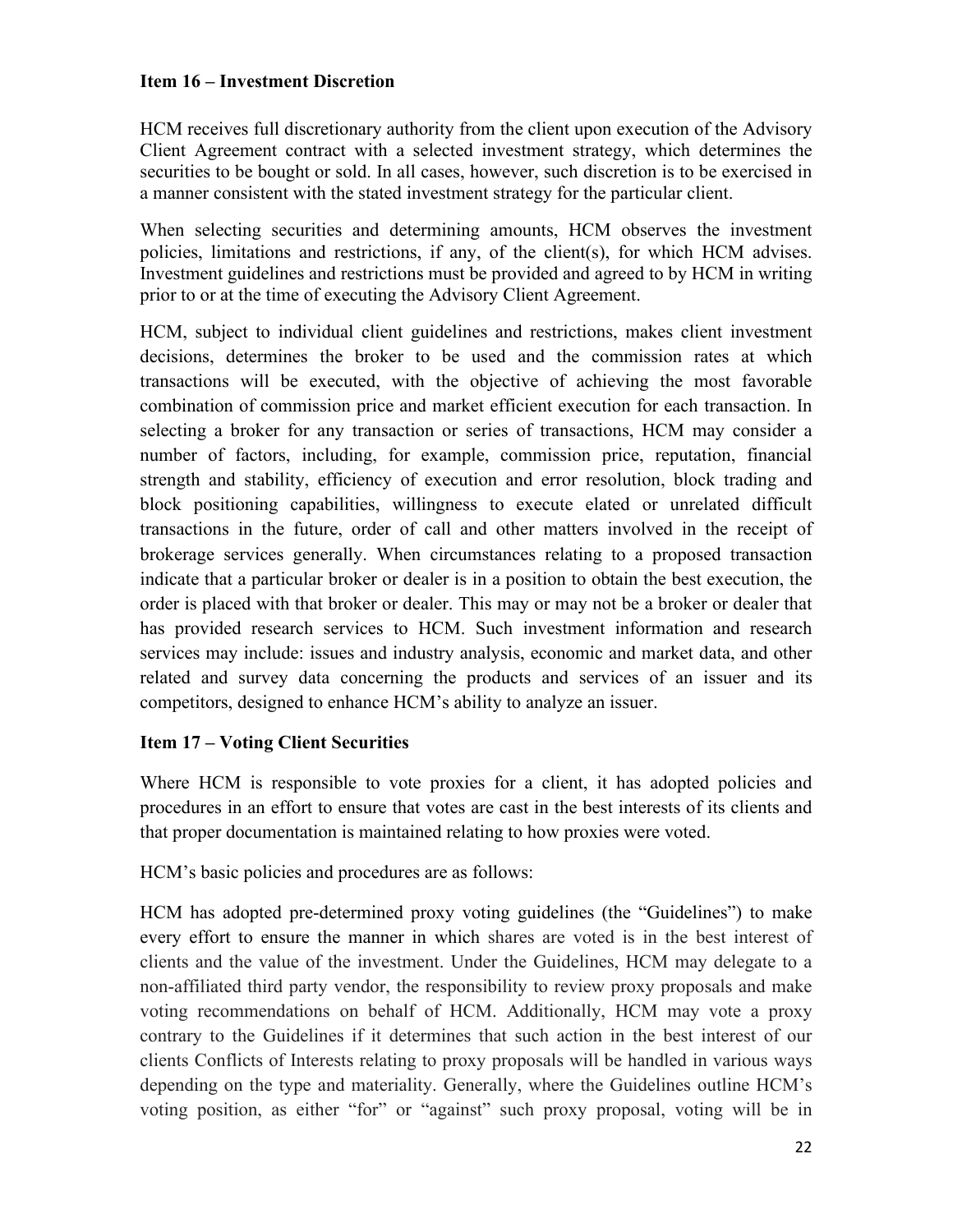accordance with HCM's Guidelines. Where the Guidelines outline HCM's voting position to be determined on a "case-by-case" basis for such proxy proposal, or such proposal is not listed in the Guidelines, then HCM will choose either to vote the proxy in accordance with the voting recommendation of a non-affiliated third party vendor, or vote the proxy pursuant to client direction. The method selected by HCM will depend on the facts and circumstances of each situation and the requirements of applicable law.

HCM may choose not vote proxies in certain situations or for certain accounts, such as: (1) where a client has informed the firm that it wishes to retain the right to vote the proxy, the firm will instruct the custodian to send the proxy material directly to the client; (2) where the firm deems the cost of voting would exceed any anticipated benefit to the client; (3) where a proxy is received for a client account that has been terminated with the firm; (4) where a proxy is received for a security the firm no longer manages (i.e. the firm had previously sold the entire position), and/or; (5) where the exercise of voting rights could restrict the ability of an account's portfolio manager to freely trade the security in question. Also, HCM may be unable to vote proxies for any client account that participates in securities lending programs (i.e. mutual funds). A complete copy of

HCM's current Proxy Voting Policies, Procedures and Guidelines may be obtained by contacting HCM.

## **Item 18 – Financial Information**

HCM has no financial commitment that impairs its ability to meet contractual and fiduciary commitments to clients, and has not been the subject of a bankruptcy proceeding.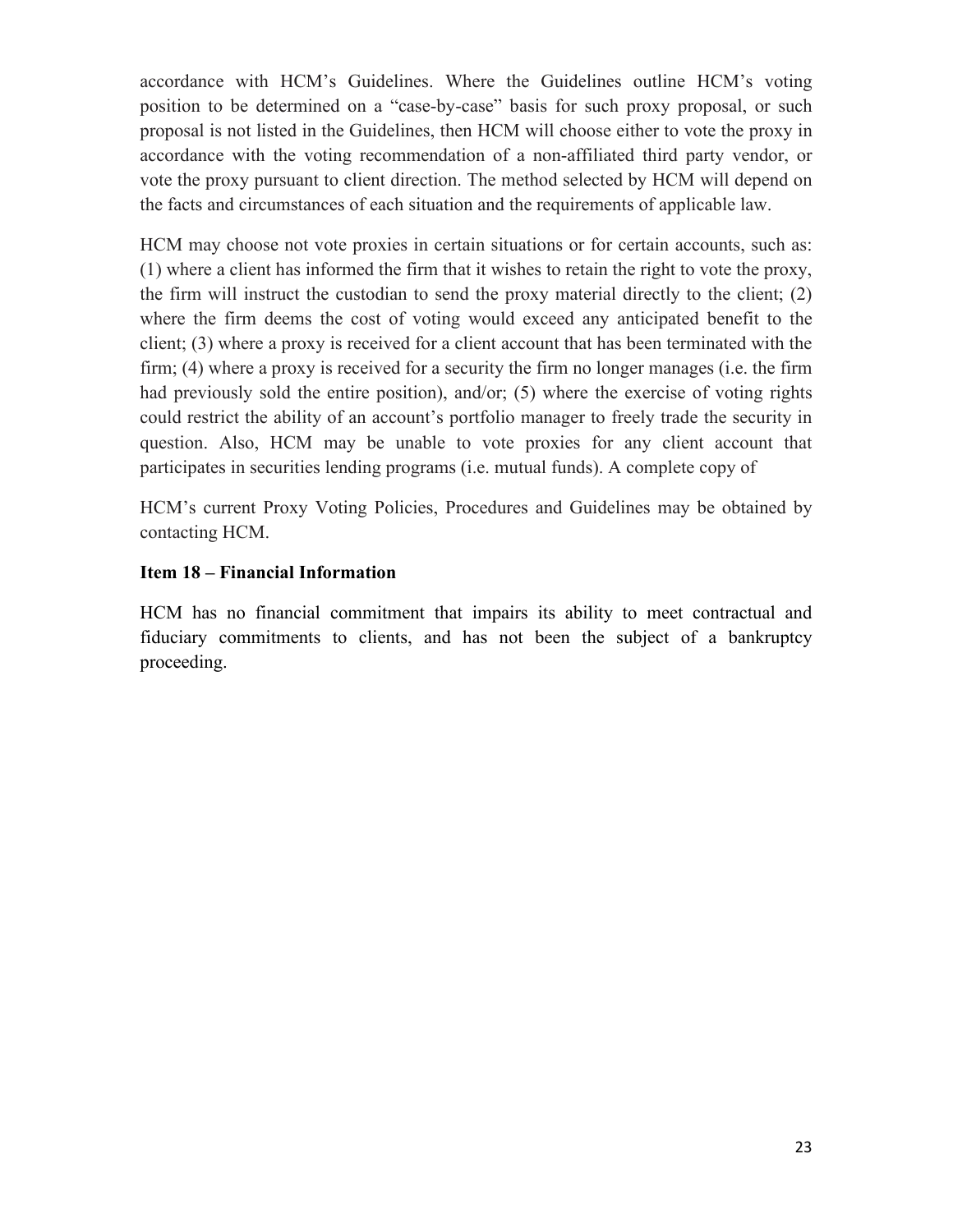

# Hahn Capital Management, LLC

235 Pine Street, Suite 1250

San Francisco, CA 94104

Phone: (415) 394-6512

Fax: (415) 394-6518

Website: [www.hahncap.com](http://www.hahncap.com/)

Date: February 15, 2022

**This Brochure Supplement provides information about HCM's Investment Professionals; John D. Schaeffer, Paul O. Javier, Michael A. Whitfield, Alan H. Chung, Helen Chen, Patrick Tinucci and Jordan Herley that supplements the HCM Brochure. Please contact HCM if you have any questions about the contents of this supplement.**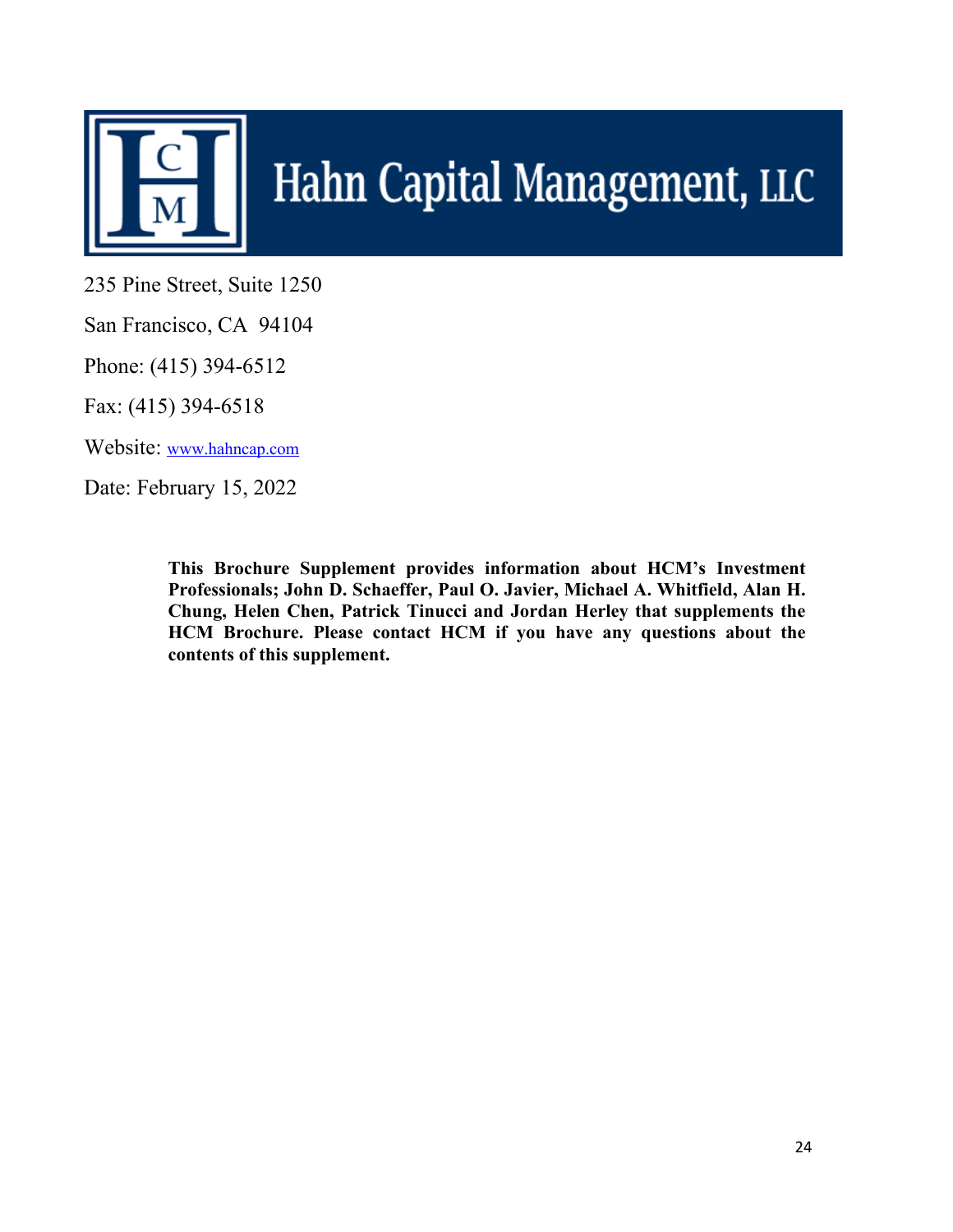# **JOHN D. SCHAEFFER**

# **PRESIDENT AND CHIEF INVESTMENT OFFICER**

## **Item 2 – Educational Background and Business Experience**

Joined Hahn Capital Management, LLC – February 2003 3 years investment experience with 3Bridge Capital 3 years investment experience with Hanson Investment BA, Political Science, Duke University MBA, University of California – Berkeley Year of Birth 1965

Mr. Schaeffer directs the research effort of the investment team and is responsible for the generation and analysis of new stock ideas. He also assists with portfolio management and conducts the firm's performance measurement. Mr. Schaeffer joined HCM in 2003. Prior to joining HCM, Mr. Schaeffer was a Partner and Director of Equity Research at 3Bridge Capital, an investment management firm. Prior to 3Bridge Capital, Mr. Schaeffer held a senior analyst position at Hanson Investment Management, a wholly owned subsidiary of United Asset Management. Mr. Schaeffer has an MBA in Finance from the University of California - Berkeley and a BA in Political Science from Duke University.

## **Item 3 - Disciplinary Information**

Registered investment advisers are required to disclose all material facts regarding any legal or disciplinary events that would be material to your evaluation of each supervised person providing investment advice. No information is applicable to this Item.

## **Item 4 – Other Business Activities**

Registered investment advisers are required to disclose all material facts regarding any other business activities that would be material to your evaluation of each supervised person providing investment advice. No information is applicable to this Item.

## **Item 5 – Additional Compensation**

No information is applicable to this Item.

## **Item 6 – Supervision**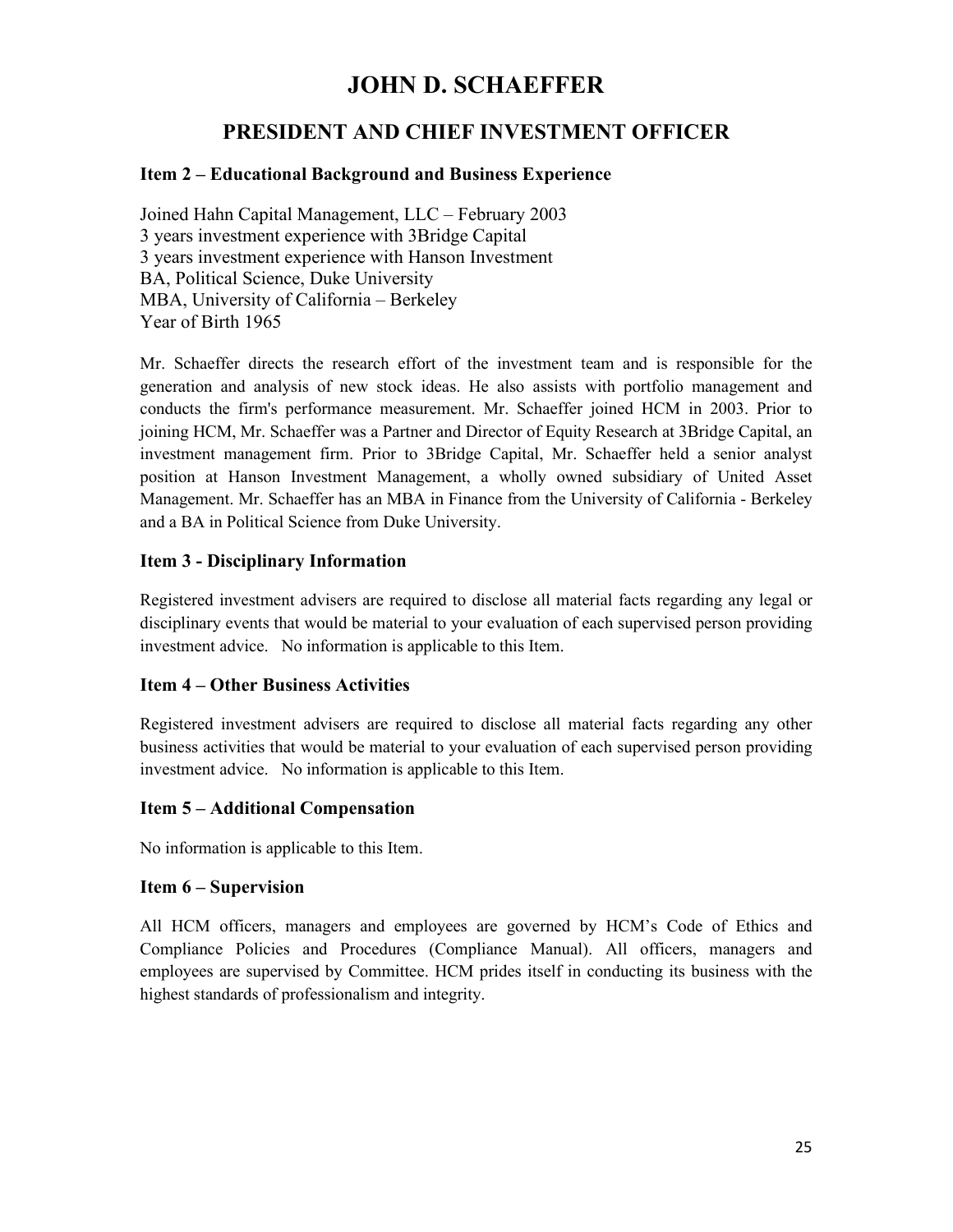# **PAUL O. JAVIER**

# **DIRECTOR OF OPERATIONS AND CCO**

## **Item 2 – Educational Background and Business Experience**

Joined Hahn Capital Management, LLC – August 2000 2 years operations experience with Lehman Brothers 3 years operations experience with Smith Barney BS, Business Administration - University of Santo Tomas – Manila, Philippines Year of Birth 1970

Mr. Javier is responsible for the firm's administrative and operations functions and serves as Chief Compliance Officer ("CCO"). Prior to joining the firm in 2000, Mr. Javier worked on both the buy-side and sell-side of the securities industry in operations and client servicing. Mr. Javier joined the firm after two years at Lehman Brothers. Prior to Lehman Brothers, Mr. Javier worked at Hotovec, Pomeranz & Company and at Salomon Smith Barney. Mr. Javier holds a BS in Business Administration from The University of Santo Tomas – Manila, Philippines.

## **Item 3 - Disciplinary Information**

Registered investment advisers are required to disclose all material facts regarding any legal or disciplinary events that would be material to your evaluation of each supervised person providing investment advice. No information is applicable to this Item.

## **Item 4 – Other Business Activities**

Registered investment advisers are required to disclose all material facts regarding any other business activities that would be material to your evaluation of each supervised person providing investment advice. No information is applicable to this Item.

## **Item 5 – Additional Compensation**

No information is applicable to this Item.

## **Item 6 – Supervision**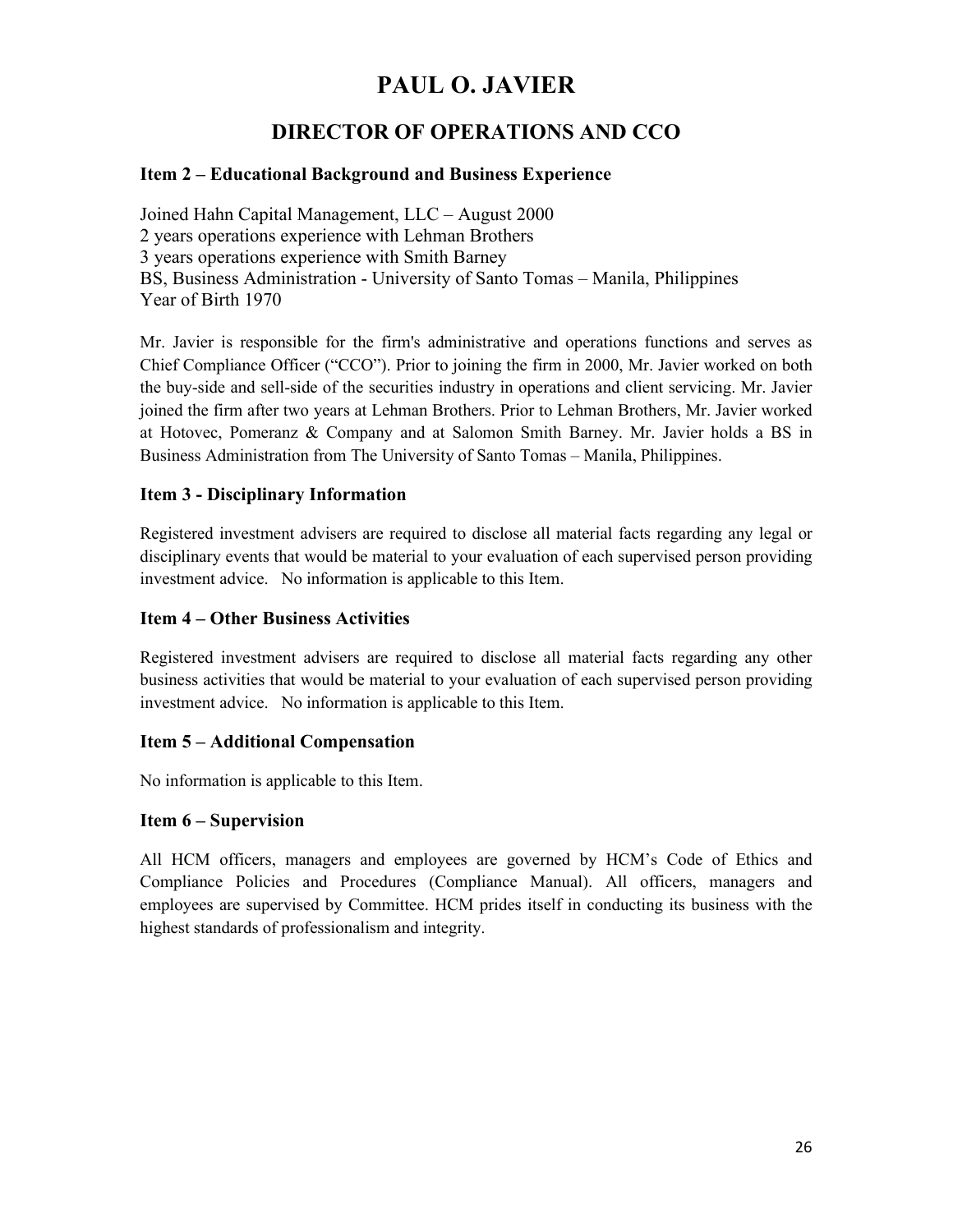# **MICHAEL A. WHITFIELD, CFA**

# **DIRECTOR OF RESEARCH AND CO-PORTFOLIO MANAGER**

## **Item 2 – Educational Background and Business Experience**

Joined Hahn Capital Management, LLC – May 2005 6 years as Equity Analyst with Wachovia Securities 6 years as a Patent Examiner with the U.S. Patent and Trademark Office BS, Electrical Engineering, Virginia Polytechnic Institute and State University MBA, Southern Methodist University CFA Charter received in 2001 Year of Birth 1966

Mr. Whitfield joined the firm as a Senior Research Analyst in May 2005, to assist in stock selection and the management of client portfolios. Mr. Whitfield formerly was employed as an Equity Analyst for six years with Wachovia Securities, specializing in the industrial technology and automation as well as the wireless equipment sectors. He also spent six years as a Patent Examiner with the U.S. Patent and Trademark Office in the fields of semiconductor memory architectures and processor addressing. Mr. Whitfield received his CFA Charter designation in 2001. Mr. Whitfield earned an MBA in Finance from Southern Methodist University and a BS in Electrical Engineering from Virginia Polytechnic Institute & State University (Virginia Tech).

## **Item 3 - Disciplinary Information**

Registered investment advisers are required to disclose all material facts regarding any legal or disciplinary events that would be material to your evaluation of each supervised person providing investment advice. No information is applicable to this Item.

## **Item 4 – Other Business Activities**

Registered investment advisers are required to disclose all material facts regarding any other business activities that would be material to your evaluation of each supervised person providing investment advice. No information is applicable to this Item.

## **Item 5 – Additional Compensation**

No information is applicable to this Item.

## **Item 6 – Supervision**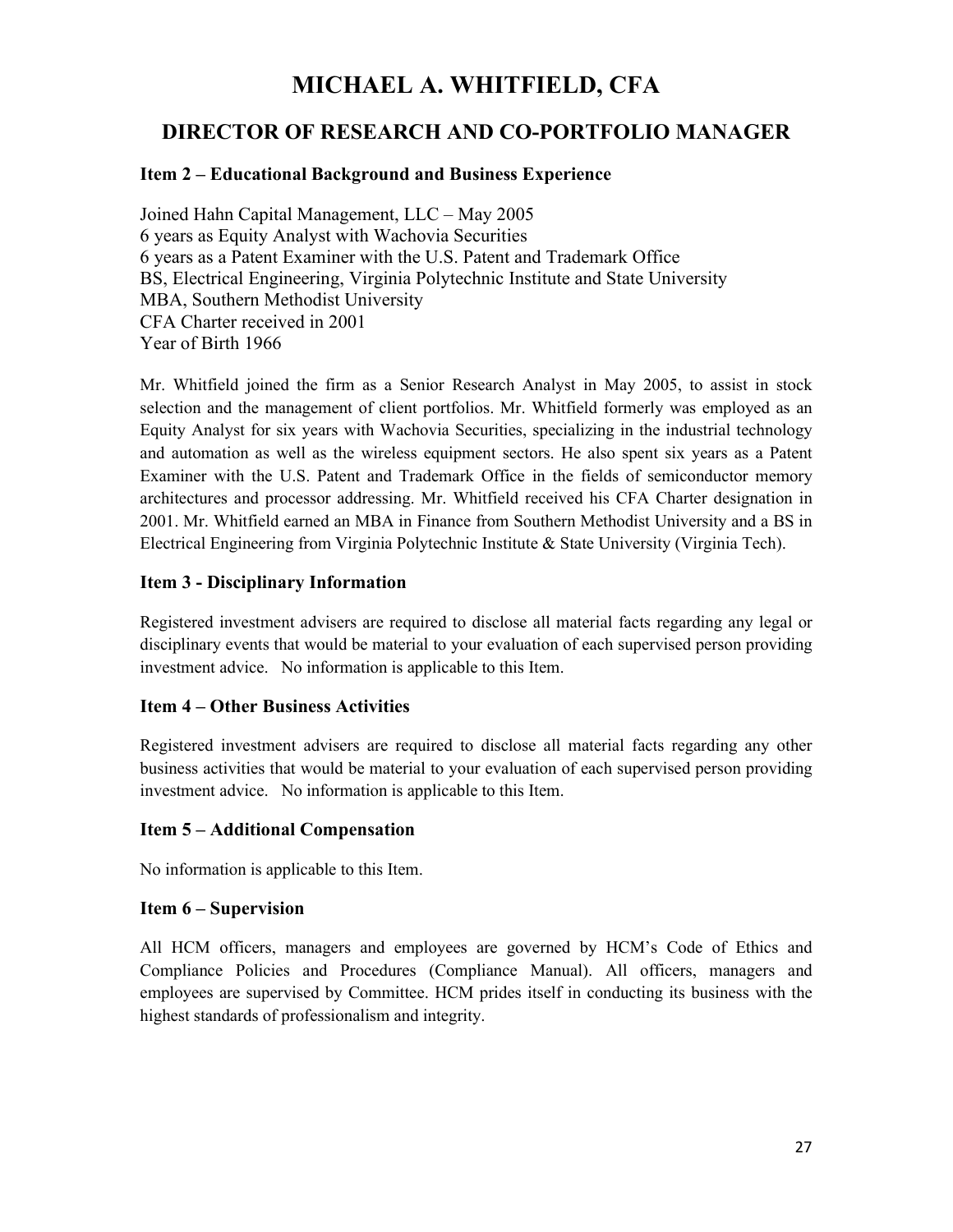# **ALAN H. CHUNG, CFA**

# **SENIOR RESEARCH ANALYST**

## **Item 2 – Educational Background and Business Experience**

Joined Hahn Capital Management, LLC – January 2014 Summer of 2012 - research analyst experience with Causeway Capital Management 3 years research associate experience with Dodge & Cox 5 years consultant and portfolio analytics experience with Factset Research Systems BS, Business Administration - University of California – Berkeley MBA, The Wharton School of Business, University of Pennsylvania CFA Charter received in 2006 Year of Birth 1981

Mr. Chung, CFA has joined Hahn Capital Management in the position of Equity Research Analyst. After completing a summer study exchange at INSEAD Asia, Alan received his M.B.A. degree from The Wharton School, University of Pennsylvania in August 2013. During business school, Alan interned at Causeway Capital Management, researching public companies for prospective investment. Before attending business school, Alan was a Research Associate at Dodge  $&$  Cox for over three years, assisting in research, selection, and monitoring of investments in public companies around the world. Prior to this period, he worked at FactSet Research Systems where he interacted with dozens of institutional investors in various capacities. Alan received his CFA Charter in 2006 and received his B.S. degree in Business Administration from the University of California, Berkeley in 2003.

## **Item 3 - Disciplinary Information**

Registered investment advisers are required to disclose all material facts regarding any legal or disciplinary events that would be material to your evaluation of each supervised person providing investment advice. No information is applicable to this Item.

## **Item 4 – Other Business Activities**

Registered investment advisers are required to disclose all material facts regarding any other business activities that would be material to your evaluation of each supervised person providing investment advice. No information is applicable to this Item.

## **Item 5 – Additional Compensation**

No information is applicable to this Item.

## **Item 6 – Supervision**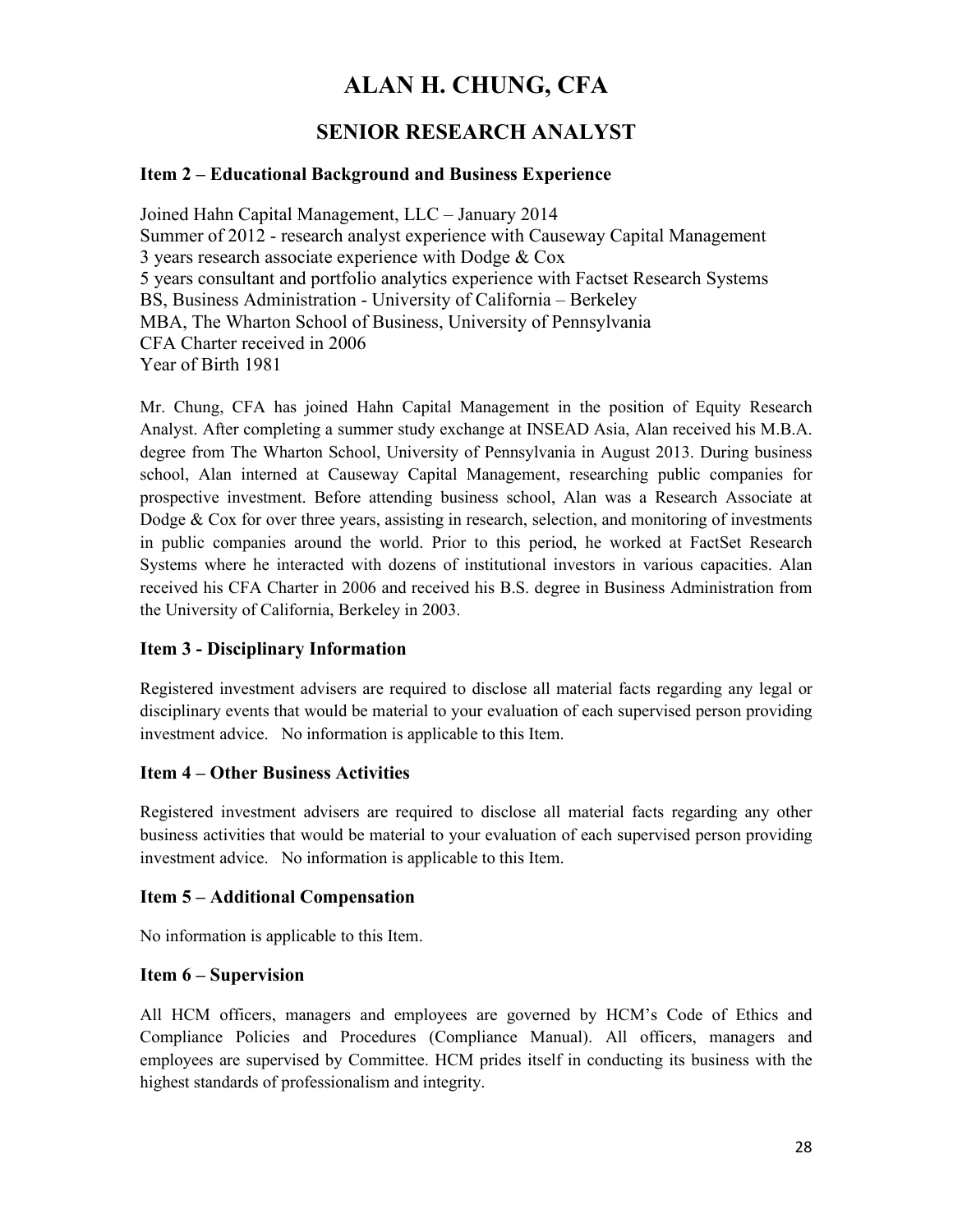# **HELEN CHEN, CFA**

# **SENIOR RESEARCH ANALYST**

## **Item 2 – Educational Background and Business Experience**

Joined Hahn Capital Management, LLC - January 2015 2 years investment analyst with Quantum Capital Summer of 2011 – investment analyst experience with PIMCO 4 years as Assistant Portfolio Manager and 1 year as Asset Allocation Analyst with The TCW Group, Inc. 2 years as Investment Banking Analyst - Financial Restructuring with Houlihan Lokey BA, Economics – University of California – Los Angeles MBA, The Wharton School, University of Pennsylvania CFA Charter received in 2006 Year of Birth 1981

Ms. Chen joined Hahn Capital Management, LLC as a Research Analyst in January 2015. She will be responsible for covering a number of the equity holdings in the portfolio and for the identification of new securities for the portfolio. Prior to joining HCM, Ms. Chen worked as an Equity Analyst at Quantum Capital Management covering consumer and healthcare services sectors. Ms. Chen also worked as an assistant portfolio manager at The TCW Group, and as an investment banking analyst in the financial restructuring group at Houlihan Lokey. Ms. Chen graduated from the University of California, Los Angeles and received her MBA from The Wharton School at the University of Pennsylvania. She received her CFA designation in 2006.

## **Item 3 - Disciplinary Information**

Registered investment advisers are required to disclose all material facts regarding any legal or disciplinary events that would be material to your evaluation of each supervised person providing investment advice. No information is applicable to this Item.

## **Item 4 – Other Business Activities**

Registered investment advisers are required to disclose all material facts regarding any other business activities that would be material to your evaluation of each supervised person providing investment advice. No information is applicable to this Item.

## **Item 5 – Additional Compensation**

No information is applicable to this Item.

## **Item 6 – Supervision**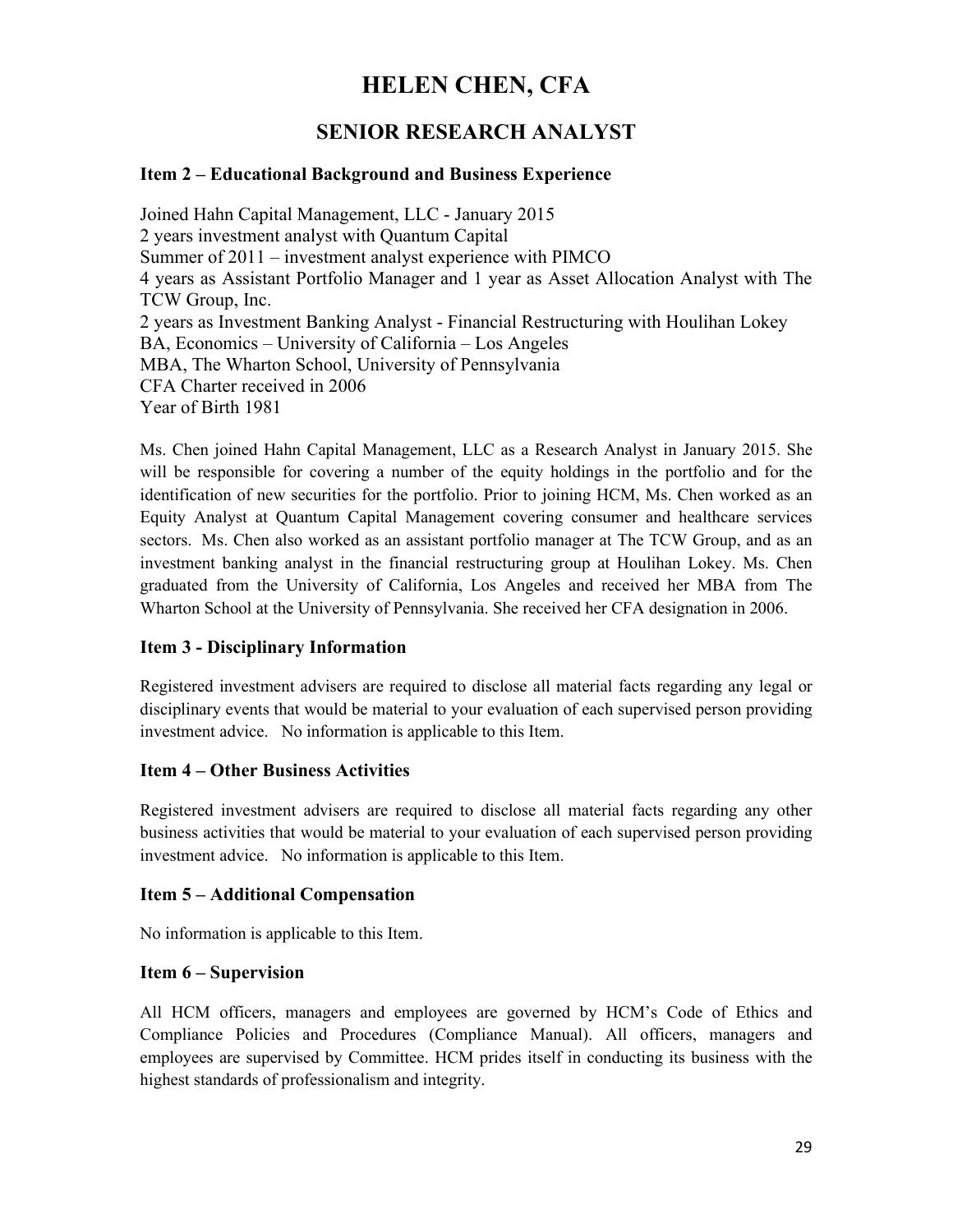# **PATRICK T. TINUCCI, CFA**

# **SENIOR RESEARCH ANALYST**

## **Item 2 – Educational Background and Business Experience**

Joined Hahn Capital Management, LLC - July 2017 2 years senior equity research associate with RBC Capital Markets 1 year equity research associate with Stifel BS, Business Administration – University of Colorado – Boulder CFA Charter received in 2017 Year of Birth 1990

Mr. Tinucci joined Hahn Capital Management, LLC as an Equity Research Analyst in July 2017. He is responsible for covering a number of the equity holdings in the portfolio and for the identification of new securities for the portfolio. Prior to joining HCM, Mr. Tinucci worked as a senior equity research associate at RBC Capital Markets covering the specialty finance and oil and gas sectors. Mr. Tinucci also worked as an equity research associate at Stifel covering the oil and gas sector. Mr. Tinucci graduated from the University of Colorado, Boulder.

All HCM officers, managers and employees are governed by HCM's Code of Ethics and Compliance Policies and Procedures (Compliance Manual). All officers, managers and employees are supervised by Committee. HCM prides itself in conducting its business with the highest standards of professionalism and integrity.

## **Item 3 - Disciplinary Information**

Registered investment advisers are required to disclose all material facts regarding any legal or disciplinary events that would be material to your evaluation of each supervised person providing investment advice. No information is applicable to this Item.

## **Item 4 – Other Business Activities**

Registered investment advisers are required to disclose all material facts regarding any other business activities that would be material to your evaluation of each supervised person providing investment advice. No information is applicable to this Item.

## **Item 5 – Additional Compensation**

No information is applicable to this Item.

## **Item 6 – Supervision**